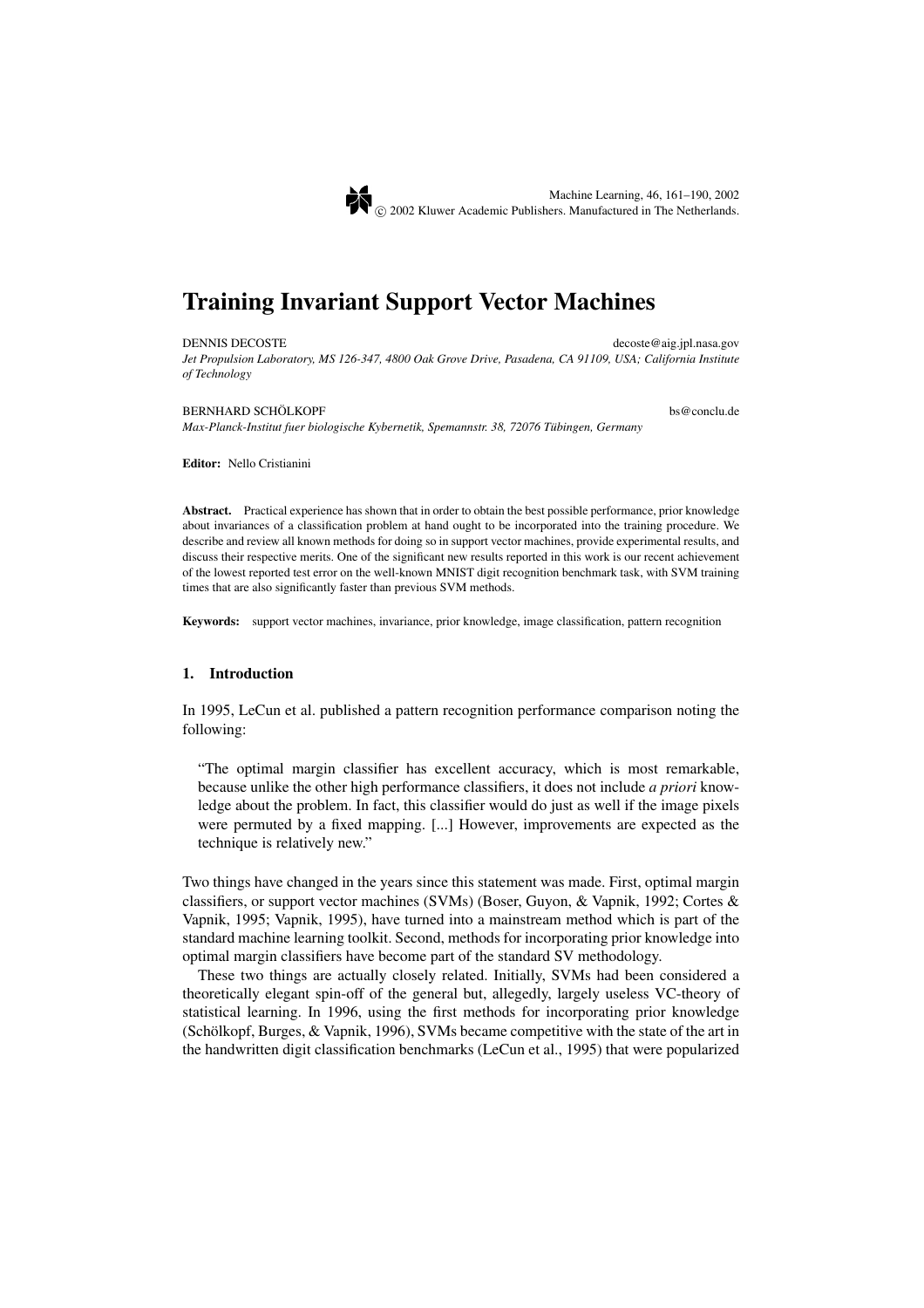in the machine learning community by AT&T and Bell Labs. At that point, practitioners who are not interested in theory, but in results, could no longer ignore SVMs. In this sense, the methods to be described below actually helped pave the way to make SVM a widely used machine learning tool.

The present paper tries to provide a snapshot of the state of the art in methods to incorporate prior knowledge about invariances of classification problems. It gathers material from various sources. Partly, it reviews older material that has appeared elsewhere (Schölkopf, Burges, & Vapnik, 1996, 1998a), but never in a journal paper, and partly, it presents new techniques, applications, and experimental results. It is organized as follows. The next section introducesthe concept of prior knowledge, and discusses what types of prior knowledge are used in pattern recognition. The present paper focuses on prior knowledge about invariances, and Section 3 describes methods for incorporating invariances into SVMs. Section 4 introduces a specific way which combines a method forinvariant SVMs with the widely used SMO training algorithm. Section 5 reports experimental results on all presented methods, and Section 6 discusses our findings.

#### 2. Prior knowledge in pattern recognition

By *prior knowledge* we refer to all information about the learning task which is available in addition to the training examples. In this most general form, only prior knowledge makes it possible to generalize from the training examples to novel test examples.

For instance, any classifiers incorporate general smoothness assumptions about the problem. A test patterns which is similar to one of the training examples will thus tend to be assigned to the same class. For SVMs, it can be shown that using a kernel function  $K$  amounts to enforcing smoothness with a regularizer  $||Pf||^2$ , where f is the estimated function, and K is a Green's function of  $P^*P$ , where  $P^*$  is the adjoint operator of P ((Smola, Schölkopf, & Müller, 1998; Girosi, 1998), cf. also Poggio and Girosi (1989)). In a Bayesian maximuma-posteriori setting, this corresponds to a smoothness prior of  $\exp(-||Pf||^2)$  (Kimeldorf & Wahba, 1970).

A second method for incorporating prior knowledge, already somewhat more specific, consists of selecting features which are thought to be particularly informative or reliable for the task at hand. For instance, in handwritten character recognition, correlations between image pixels that are nearby tend to be more reliable than the ones of distant pixels. The intuitive reason for this is that variations in writing style tends to leave the local structure of a handwritten digit fairly unchanged, while the global structure is usually quite variable. In the case of SVMs, this type of prior knowledge is readily incorporated by designing polynomial kernels which compute mainly products of nearby pixels (Schölkopf et al., 1998a) (cf. Table 2). While the example given here applies to handwritten character recognition, it is clear that a great deal of problems have a similar local structure, for instance, problems of computational biology involving nucleotide sequences. Zien et al. (2000) have used this analogy to engineer kernels that outperform other approaches in the problem of recognizing translation initiation sites on DNA or mRNA sequences, i.e., positions which mark regions coding proteins. Haussler (1999) has gone further than that and constructed convolutional kernels which compute features targeted at problems such as those of bioinformatics.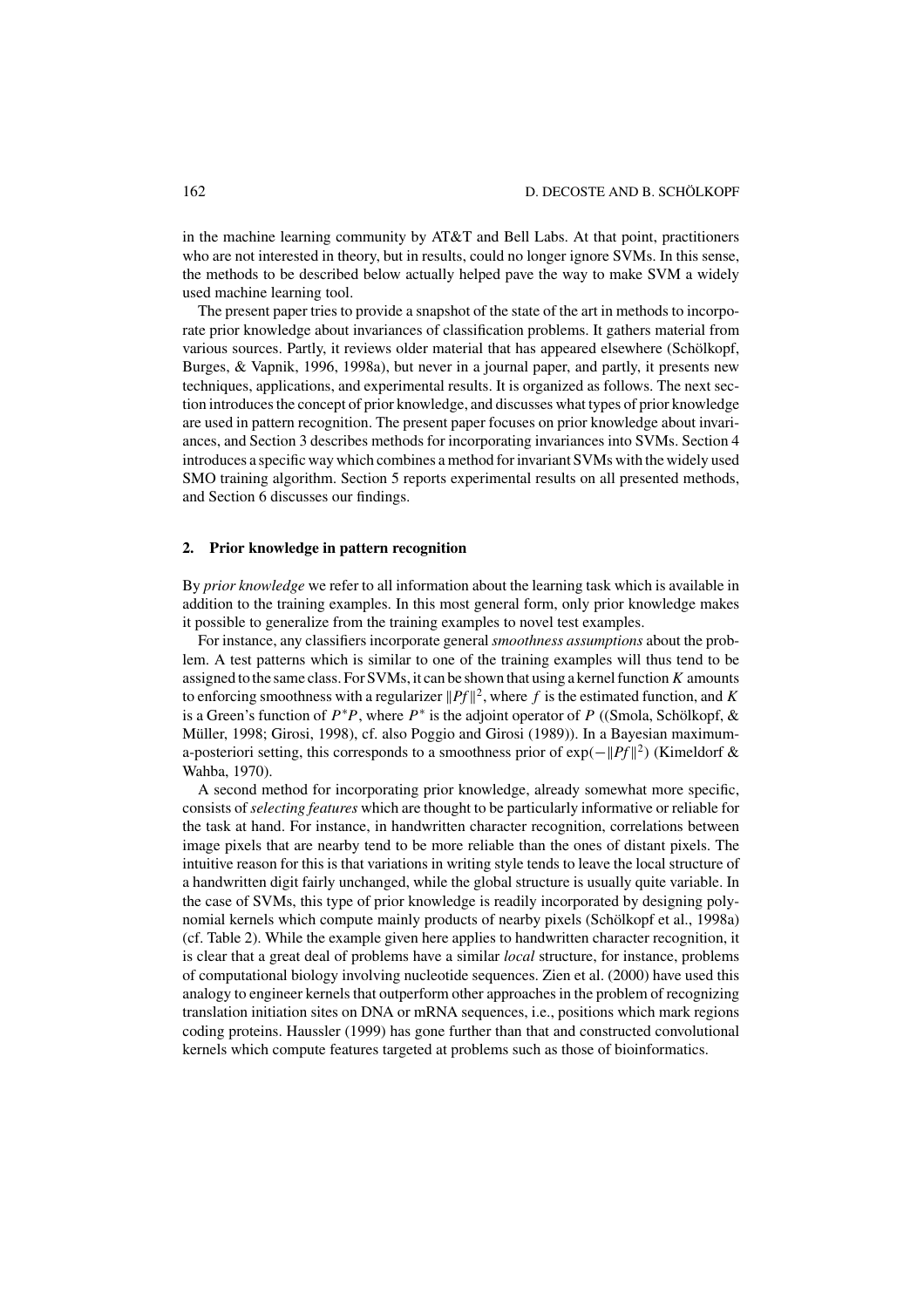#### TRAINING INVARIANT SUPPORT VECTOR MACHINES 163

One way to look at feature selection is that it changes the representation of the data, and in this, it is not so different from another method for incorporating prior knowledge in SVMs that has recently attracted attention. In this method, it is assumed that we have knowledge about probabilistic models generating the data. Specifically, let  $p(x | \Theta)$  be a generative model that characterizes the probability of a pattern  $x$  given the underlying parameter  $\Theta$ . It is possible to construct a class of kernels which are invariant with respect to reparametrizations of  $\Theta$  and which, loosely speaking, have the property that  $K(x, x')$  is the similarity of x and  $x'$  subject to the assumption that they both stem from the generative model. These kernels are called Fisher kernels(Jaakkola & Haussler, 1999). It can be shown that they induce regularizers which, in turn, take account of the underlying model  $p(x | \Theta)$ (Oliver, Schölkopf, & Smola, 2000). A different approach to designing kernels based on probabilistic models is the one of Watkins (2000).

Finally, we get to the type prior knowledge that the present paper will deal with: prior knowledge about invariances. For instance, in image classification tasks, there exist transformations which leave class membership invariant (e.g. translations).

#### 3. Incorporating invariances into SVMs

In the present section, we describe methods for incorporating invariances into SVMs. We distinguish three types of methods, to be addressed in the following three subsections:

- engineer kernel functions which lead to invariant SVMs
- generate artificially transformed examples from the training set, or subsets thereof (e.g. the set of SVs)
- combine the two approaches by making the transformation of the examples part of the kernel definition

This paper will mainly focus on the latter two methods. However, for completeness, we also include some material on the first method, which we will presently describe.

## 3.1. Invariant kernel functions

This section briefly reviews a method for engineering kernel functions leading to invariant SVMs. Following Schölkopf et al. (1998a), we consider linear decision functions  $f(\mathbf{x}) =$ sgn  $(g(x))$ , where

$$
g(\mathbf{x}) := \sum_{i=1}^{\ell} v_i (B\mathbf{x} \cdot B\mathbf{x}_i) + b. \tag{1}
$$

To get local invariance under transformations forming a Lie group  $\{\mathcal{L}_t\}$ ,<sup>1</sup> one can minimize the regularizer

$$
\frac{1}{\ell} \sum_{j=1}^{\ell} \left( \frac{\partial}{\partial t} \bigg|_{t=0} g(\mathcal{L}_t \mathbf{x}_j) \right)^2.
$$
 (2)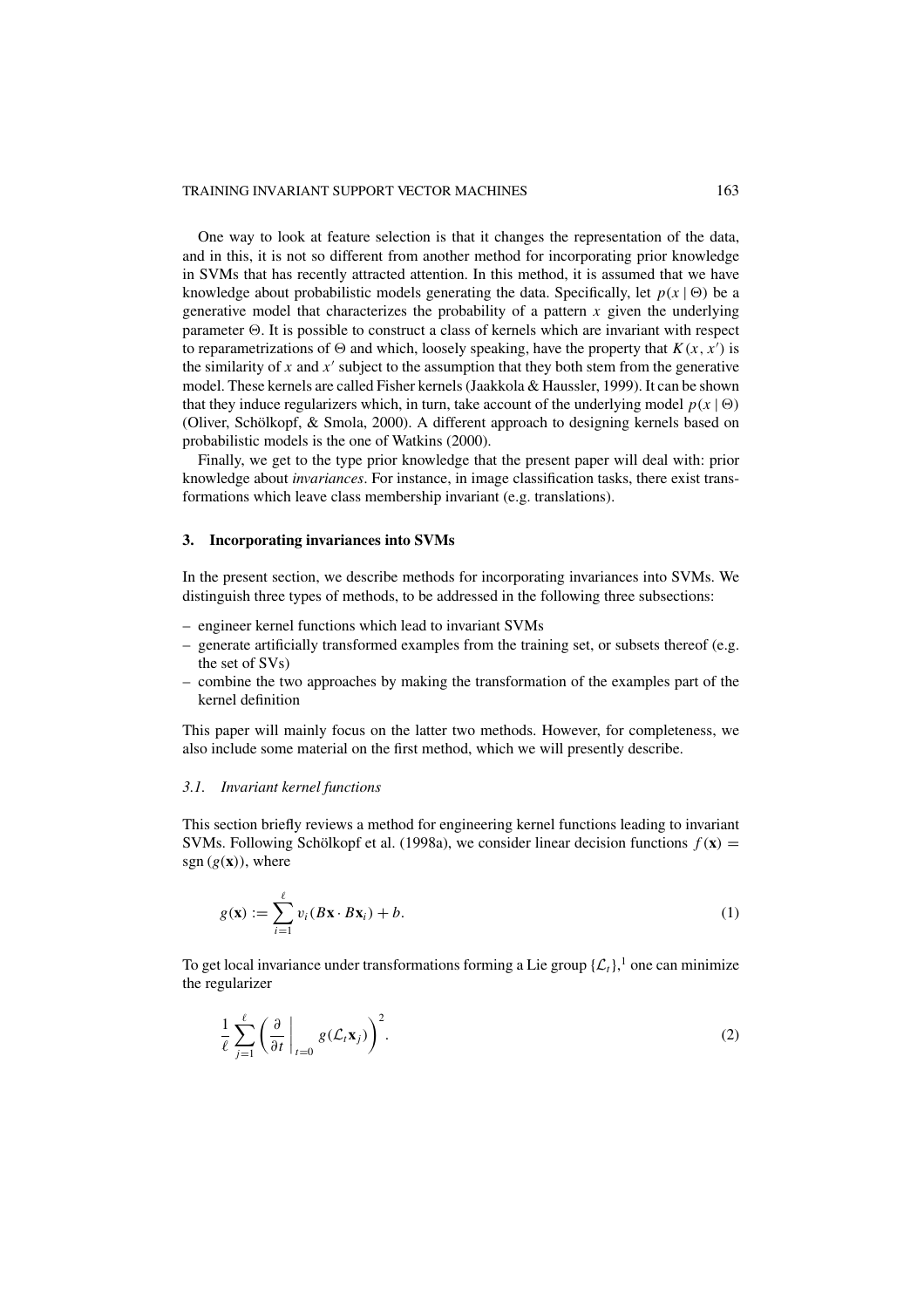One can show that this is equivalent to performing the usual SVM training after preprocessing the data with

$$
B = C^{-\frac{1}{2}},\tag{3}
$$

where

$$
C = \frac{1}{\ell} \sum_{j=1}^{\ell} \left( \frac{\partial}{\partial t} \left| \int_{t=0}^{\infty} \mathcal{L}_t \mathbf{x}_j \right) \left( \frac{\partial}{\partial t} \left| \int_{t=0}^{\infty} \mathcal{L}_t \mathbf{x}_j \right) \right.^{T} . \tag{4}
$$

In other words: the modification of the kernel function is equivalent to whitening the data with respect to the covariance matrix of the vectors  $\pm \frac{\partial}{\partial t}\big|_{t=0}\mathcal{L}_t \mathbf{x}_i$ . To get a clearer understanding of what this means, let us diagonalize  $B$  using the matrix  $D$  containing the eigenvalues of  $C$ , as

$$
B = C^{-\frac{1}{2}} = SD^{-\frac{1}{2}} S^{\top}.
$$
\n(5)

The preprocessing of the data thus consists of projecting  $x$  onto the Eigenvectors of  $C$ , and then dividing by the square roots of the Eigenvalues. In other words, the directions of main variance  $\pm \frac{\partial}{\partial t}|_{t=0}\mathcal{L}_t\mathbf{x}$ —the directions that are most affected by the transformation are scaled back. Note that the leading S in  $(5)$  can actually be omitted, since it is unitary (since  $C$  is symmetric), and it thus does not affect the value of the dot product.

Moreover, in practice, it is advisable to use  $C_{\lambda} := (1 - \lambda)C + \lambda I$  rather than C. This way, we can balance the two goals of maximizing the margin and of getting an invariant decision function by the parameter  $\lambda \in [0, 1]$ .

Schölk opf et al. (1998a) have obtained performance improvements by applying the above technique in the linear case. However, these improvements are not nearly as large as the ones that we will get with the methods to be described in the next section, $2$  and thus we put the main emphasis in this study on the latter.

In the nonlinear case, the above method still applies, using  $D^{-\frac{1}{2}}S^{\top}\Phi(\mathbf{x})$ . Here,  $\Phi$  is a feature map corresponding to the kernel chosen, i.e., a (usually nonlinear) map satisfying  $K(\mathbf{x}, \mathbf{x}') = (\Phi(\mathbf{x}) \cdot \Phi(\mathbf{x}'))$ . To compute projections of the mapped data  $\Phi(\mathbf{x})$  onto the eigenvectors of S, one needs to essentially carry out kernel PCA on  $S$  (cf. (Schölkopf, 1997; Chapelle & Schölkopf, 2000)). For further material on methods to construct invariant kernel functions, cf. Vapnik (1998) and Burges (1999).

## 3.2. Virtual examples and support vectors

One way to make classifiers invariant is to generate artificial training examples, or virtual examples, by transforming the training examples accordingly (Baird, 1990; Poggio & Vetter, 1992). It is then hoped that the learning machine will extract the invariances from the artificially enlarged training data.

Simard et al. (1992) report that, not surprisingly, training a neural network on the artificially enlarged data set is significantly slower, due to both correlations in the artificial data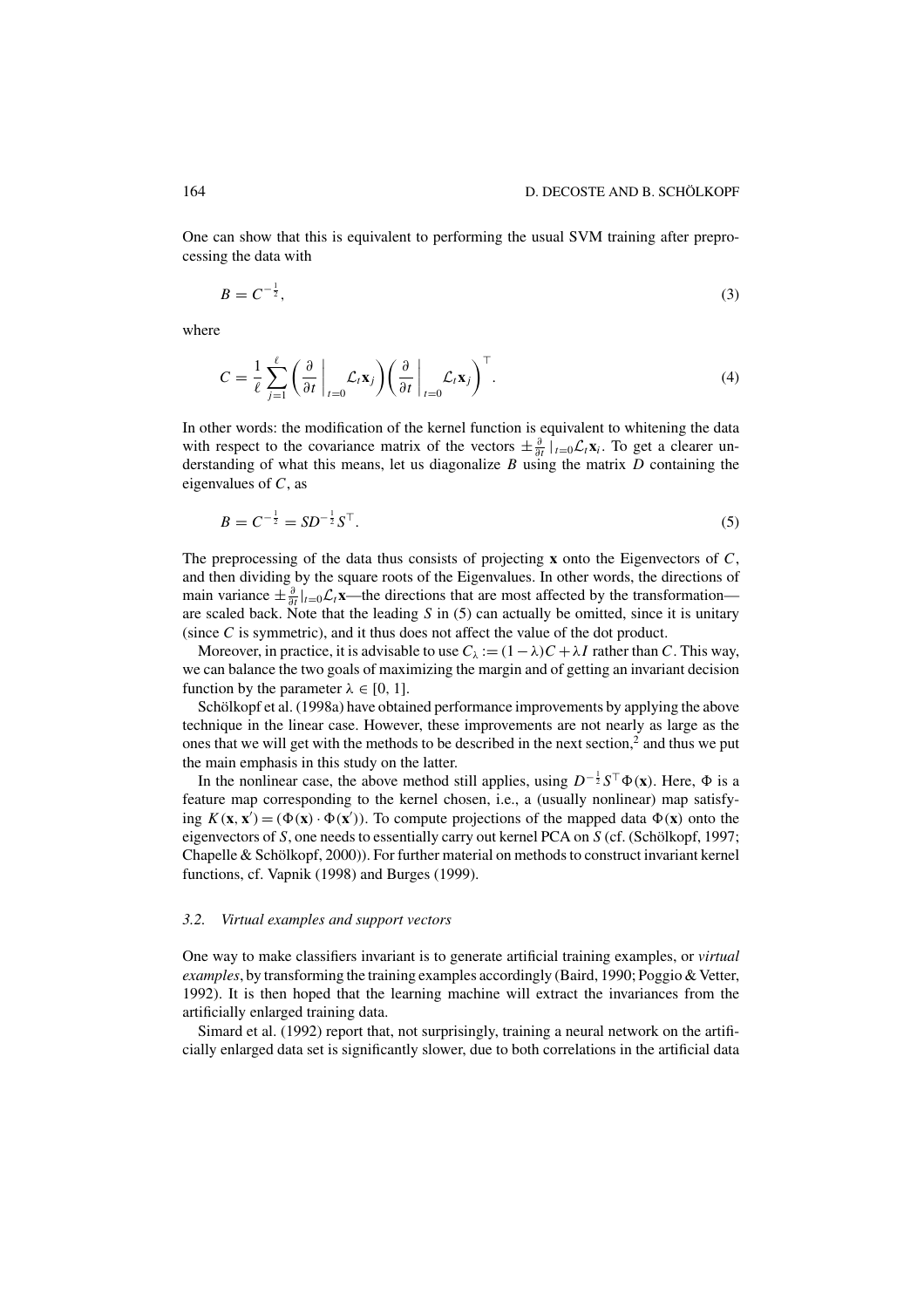and the increase in training set size. If the size of a training set is multiplied by a number of desired invariances (by generating a corresponding number of artificial examples for each training pattern), the resulting training sets can get rather large (as the ones used by Drucker, Schapire, & Simard, 1993). However, the method of generating virtual examples has the advantage of being readily implemented for all kinds of learning machines and symmetrics, even discrete ones such as reflections (which do not form Lie groups). It would thus be desirable to construct a method which has the advantages of the virtual examples approach without its computational cost. The Virtual SV method (Schölkopf, Burges,  $\&$ Vapnik, 1996), to be described in the present section, retains the flexibility and simplicity of virtual examples approaches, while cutting down on their computational cost significantly.

In Schölkopf, Burges, and Vapnik (1995) and Vapnik (1995), it was observed that the SV set contains all information necessary to solve a given classification task. It particular, it was possible to train any one of three different types of SV machines solely on the SV set extracted by another machine, with a test performance not worse than after training on the full database—SV sets seemed to be fairly robust characteristics of the task at hand. This led to the conjecture that it might be sufficient to generate virtual examples from the Support Vectors only. After all, one might hope that it does not add much information to generate virtual examples of patterns which are not close to the boundary. In high-dimensional cases, however, care has to be exercised regarding the validity of this intuitive picture. Experimental tests on high-dimensional real-world problems hence were imperative, and they have confirmed that the method works very well (Schölkopf, Burges, & Vapnik, 1996). It proceeds as follows (cf. figure 1):

- 1. train a Support Vector machine to extract the Support Vector set
- 2. generate artificial examples, termed virtual support vectors, by applying the desired invariance transformations to the support vectors
- 3. train another Support Vector machine on the generated examples.<sup>3</sup>

If the desired invariances are incorporated, the curves obtained by applying Lie symmetry transformations to points on the decision surface should have tangents parallel to the latter (Simard et al., 1992). If we use small Lie group transformations to generate the virtual examples, this implies that the Virtual Support Vectors should be approximately as close to the decision surface as the original Support Vectors. Hence, they are fairly likely to become Support Vectors after the second training run; in this sense, they add a considerable amount of information to the training set.

However, as noted above, the method is also applicable if the invariance transformations do not form Lie groups. For instance, performance improvements in object recognition of bilaterally symmetric objects have been obtained using reflections (Schölkopf, 1997).

### 3.3. Kernel jittering

An alternative to the VSV approach of pre-expanding a training set by applying various transformations is to perform those transformations inside the kernel function itself (DeCoste & Burl, 2000; Simard, LeCun, & Denker, 1993).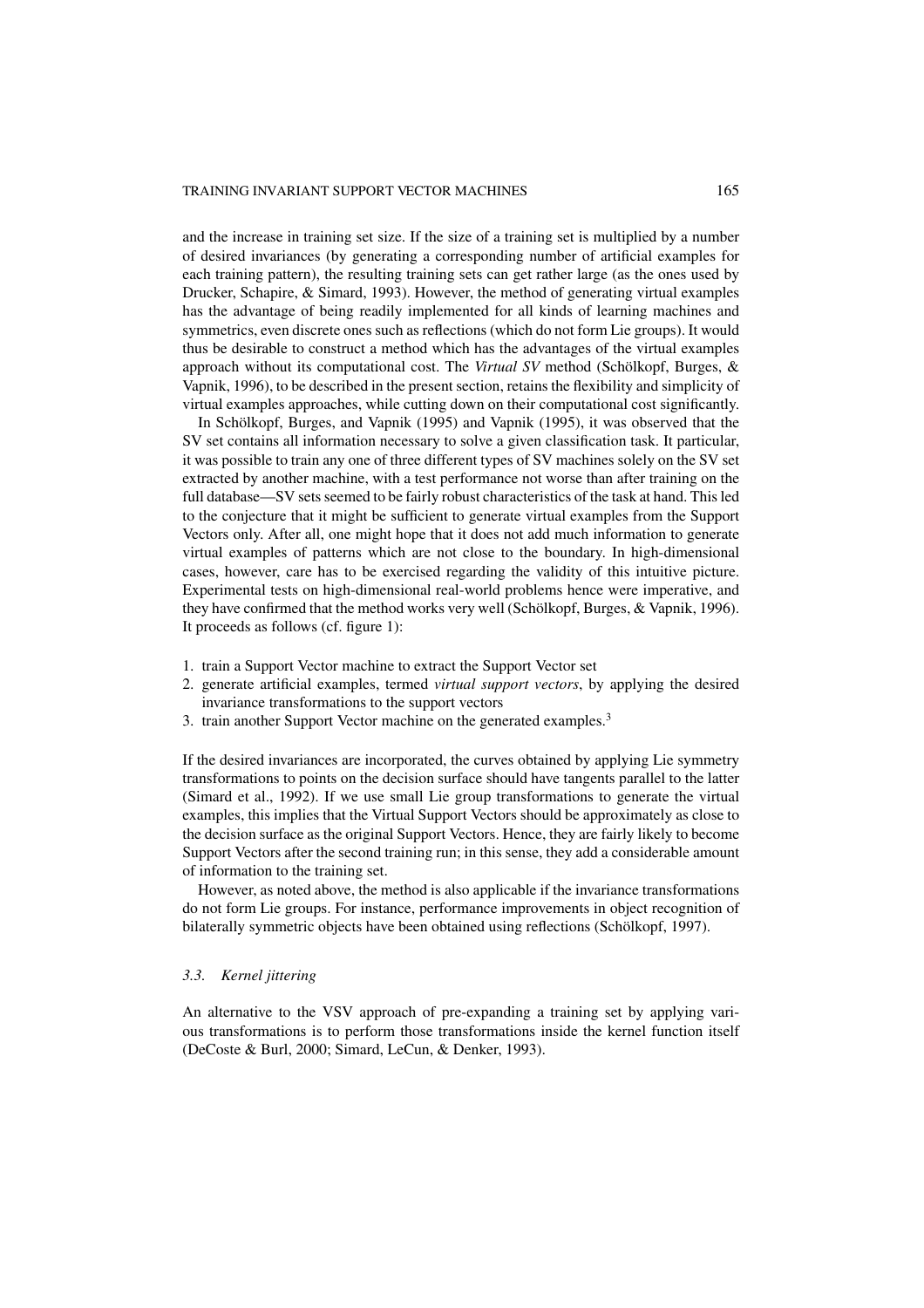

Figure 1. Suppose we have prior knowledge indicating that the decision function should be invariant with respect to horizontal translations. The true decision boundary is drawn as a dotted line (top left); however, as we are just given a limited training sample, different separating hyperplanes are conceivable (top right). The SV algorithm finds the unique separating hyperplane with maximal margin (bottom left), which in this case is quite different from the true boundary. For instance, it would lead to wrong classification of the ambiguous point indicated by the question mark. Making use of the prior knowledge by generating Virtual Support Vectors from the Support Vectors found in a first training run, and retraining on these, yields a more accurate decision boundary (bottom right). Note, moreover, that for the considered example, it is sufficient to train the SV machine only on virtual examples generated from the Support Vectors from Schölkopf, 1997.

In particular,we have recently explored the notion of jittering kernels, in which any two given examples are explicitly jittered around in the space of discrete invariance distortions until the closest match between them is found.

For any kernel  $K(x_i, x_j) \equiv K_{ij}$  suitable for traditional use in a SVM, consider a jittering kernel form  $K^J(x_i, x_j) \equiv K^J_{ij}$ , defined procedurally as follows: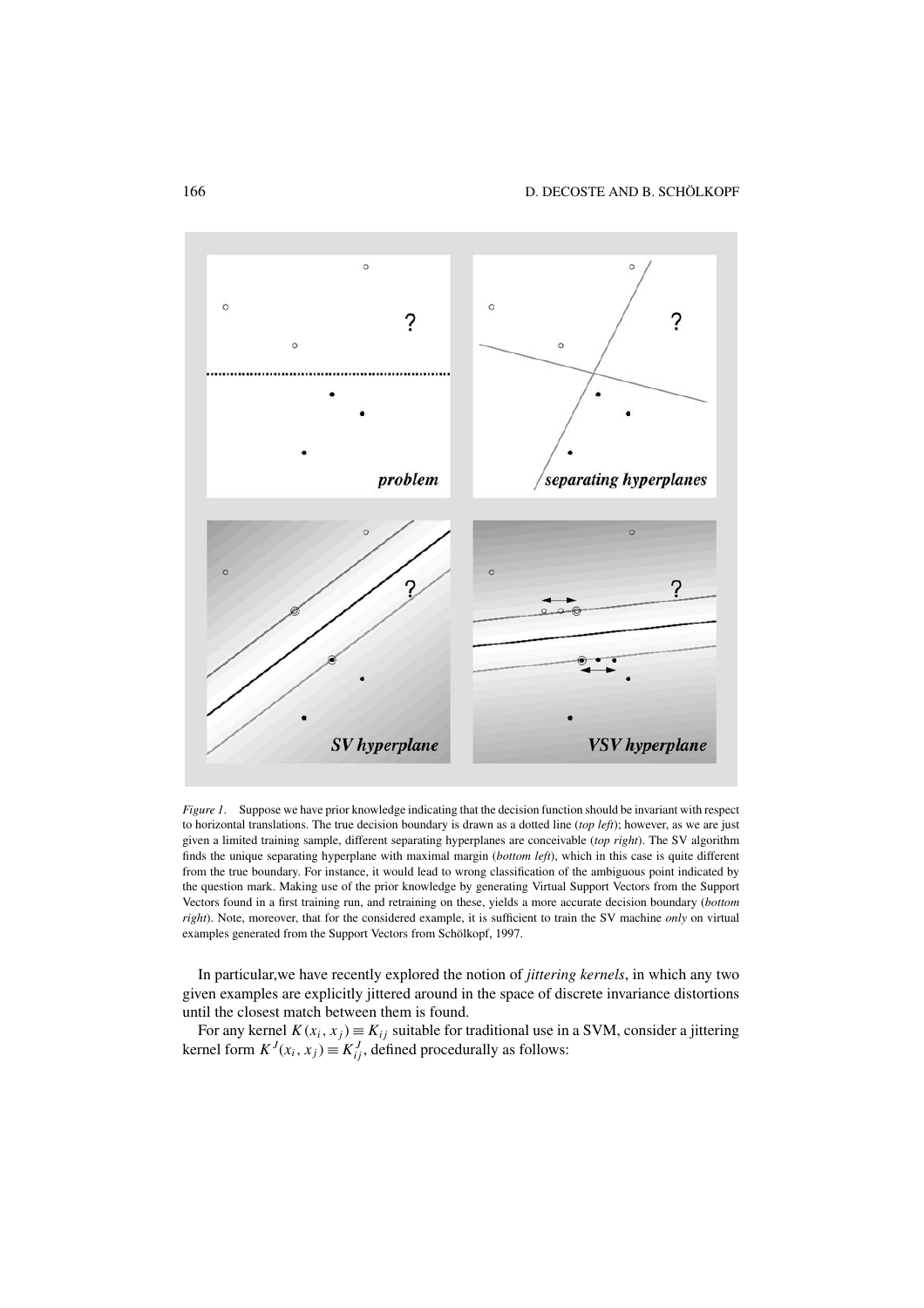1. consider all jittered forms<sup>4</sup> of example  $x_i$  (including itself) in turn, and select the one  $(x_q)$  "closest" to  $x_j$ ; specifically, select  $x_q$  to minimize the metric distance between  $x_q$ and  $x_j$  in the space induced by the kernel. This distance is given by:<sup>5</sup>

$$
\sqrt{K_{qq}-2K_{qj}+K_{jj}}.
$$

$$
2. \ \mathrm{let} \ K_{ij}^J = K_{qj}.
$$

Multiple invariances(e.g., both translations and rotations) could be considered as well, by considering cross-products(i.e. all valid combinations) during the generation of all "jittered forms of  $x_i$ " in step 1 above. However, we have not yet investigated the practicality of such multiple invariance via kernel jittering in any empirical work to date.

For some kernels, such as radial-basis functions (RBFs), simply selecting the maximum  $K_{qj}$  value to be the value for  $K_{ij}^J$  suffices, since the  $K_{qq}$  and  $K_{jj}$  terms are constant (e.g. 1) in that case. This similarly holds for translation jitters, as long as sufficient padding exists so that no image pixels fall off the image after translations. In general, a jittering kernel may have to consider jittering either or both examples. However, for symmetric invariances such as translation, it suffices to jitter just one.

We refer to the use of jittering kernels as the JSV approach. A major motivation for considering JSV approachsisthat VSV approachesscale at least quadratically in the number  $(J)$  of jitters considered, whereas under favorable conditions jittering kernel approaches can scale only linearly in J, as discussed below.

Jittering kernels are  $J$  times more expensive to compute than non-jittering kernels, since each  $K_{ij}^J$  computation involves finding a minimum over  $JK_{ij}$  computations. However, the potential benefit is that the training set can be J times smaller than the corresponding VSV method, since the VSV approach can expand the training set by a factor of J. Known SVM training methods scale at least quadratically in the number of training examples. Thus, the potential net gain is that JSV training may only scale linearly in J instead of quadratically as in VSV.

Furthermore, through comprehensive use of kernel caching, as is common in modern practical SVM implementations, even the factor of  $J$  slow-down in kernel computations using jittering kernels may be largely amortized away, either over multiple trainings (e.g. for different regularization C values) or within one training (simply because the same kernel value is often requested many times during training).

As long as the distance metric conditions are satisfied under such jittering (i.e. nonnegative, symmetry, triangularity inequality), the kernel matrix defined by  $K_{ij}^{J}$  will be positive definite and suitable for traditional use in SVM training (i.e. it will satisfy Mercer's conditions, at least for the given set of training examples).

In practice, those conditions seem to almost always be satisfied and we rarely detect the symptoms of a non-positive definite kernel matrix during SVM training with jittering kernels. The SMO method seemsto tolerate such minor degrees of non-positivity, although, as discussed in Platt (1999) this still somewhat reduces convergence speed. This rarity seems particularly true for simple translation invariances which we have focused on to date in empirical work. The one exception is that the triangular inequality is sometimes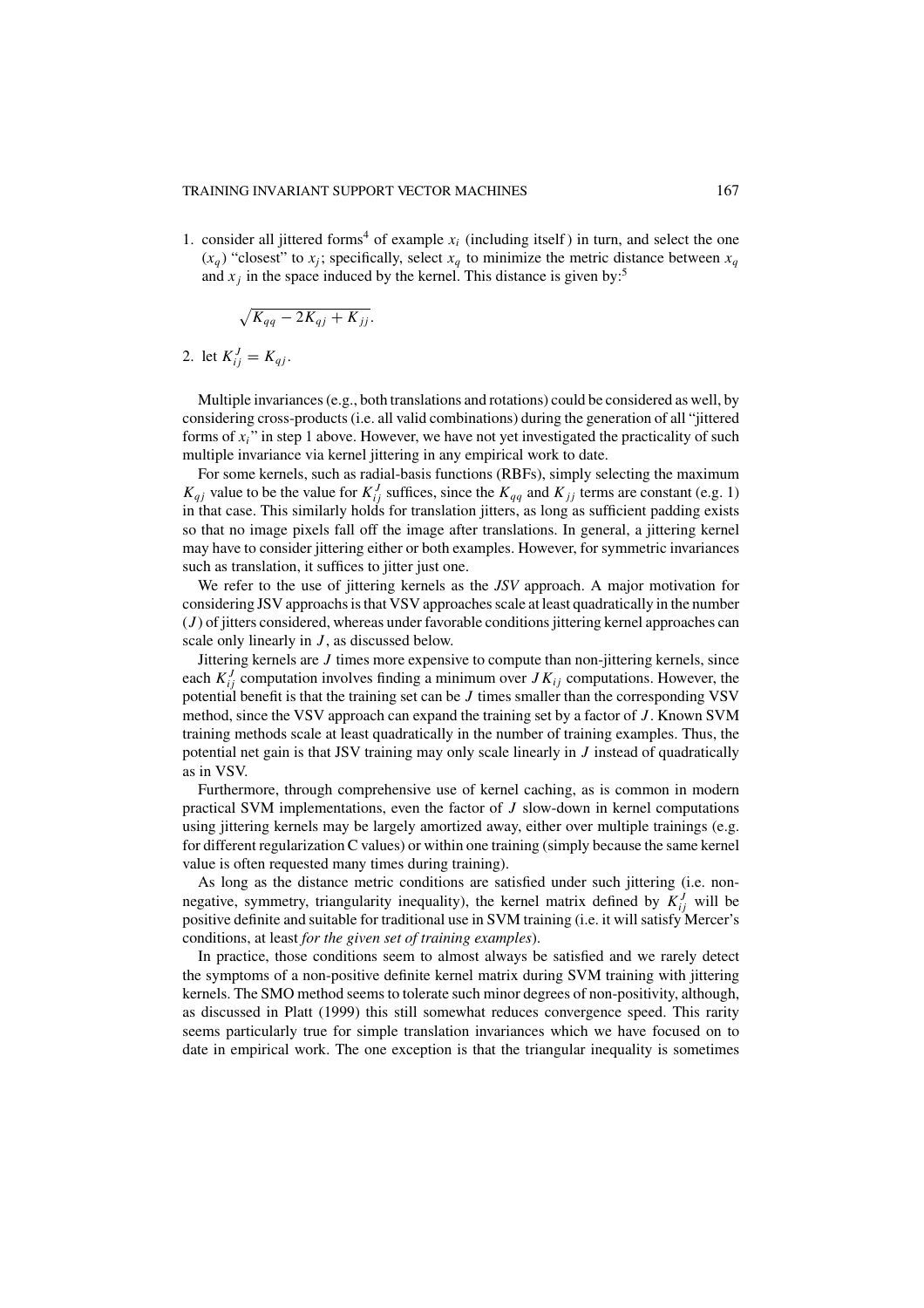violated. For example, imagine three simple images A, B, and C consisting of a single row of three binary pixels, with  $A = (1, 0, 0)$ ,  $B = (0, 1, 0)$ , and  $C = (0, 0, 1)$ . The minimal jittered distances (under 1-pixel translation) between A and B and between B and C will be 0. However, the distance between A and C will be positive (e.g.  $d(A, C) = \sqrt{2}$  for a linear kernel). Thus, the triangular inequality  $d(A, B) + d(B, C) \ge d(A, C)$  is violated in that example.

Note that with a sufficiently large jittering set (i.e. such as one including both 1-pixel and 2-pixel translations for the above example), the triangularity inequality is not violated. We suspect that for reasonably complete jittering sets, the odds of triangularity inequality violations will become small. Based on our limited preliminary experiments with kernel jittering to date, it is still unclear how much impact any such violations will typically have on generalization performance in practice.

Jittering kernels have one other potential disadvantage compared to VSV approaches: the kernels must continue to jitter at test time. In contrast, the VSV approach effectively compiles the relevant jittering into the final set of SVs it produces. In cases where the final JSV SV set size is much smaller than the final VSV SV set size, the JSV approach can actually be as fast or even faster at test time. We have indeed observed this result to be frequent, at least for the relatively small tests tried to date. We do not yet know how common this case is for large-scale applications.

## 4. Efficient invariance training

Recent developments in decomposition methods for SVM training have demonstrated significant improvements in both space and time costs for training SVMs on many tasks. In particular, the SMO (Platt, 1999) and  $SVM^{light}$  (Joachims, 1999) implementations have become popular practical methods for large-scale SVM training. In this section, we discuss some improvements to the style of SVM training represented by approaches such as SMO and  $SVM<sup>light</sup>$ . We have found these improvements to lead to significantly faster training times, in some cases by more than an order of magnitude. Our specific implementation and tests are based on enhancements to the variant of SMO described in Keerthi et al. (1999). However, these ideas should be applicable to the original SMO specification, as well as SVM<sup>light</sup>. For simplicity, we will cast our discussion below in terms of the well-known SMO specification (Platt, 1999).

For the sake of the rest of this section, we assume the SVM training task consists of the following Quadratic Programming (QP) dual formulation:

maximize:

$$
\sum_{i=1}^{\ell} \alpha_i - \frac{1}{2} \sum_{i,j=1}^{\ell} \alpha_i \alpha_j y_i y_j K(x_i, x_j)
$$

subject to:

$$
0 \leq \alpha_i \leq C,
$$
  

$$
\sum_{i=1}^{\ell} \alpha_i y_i = 0,
$$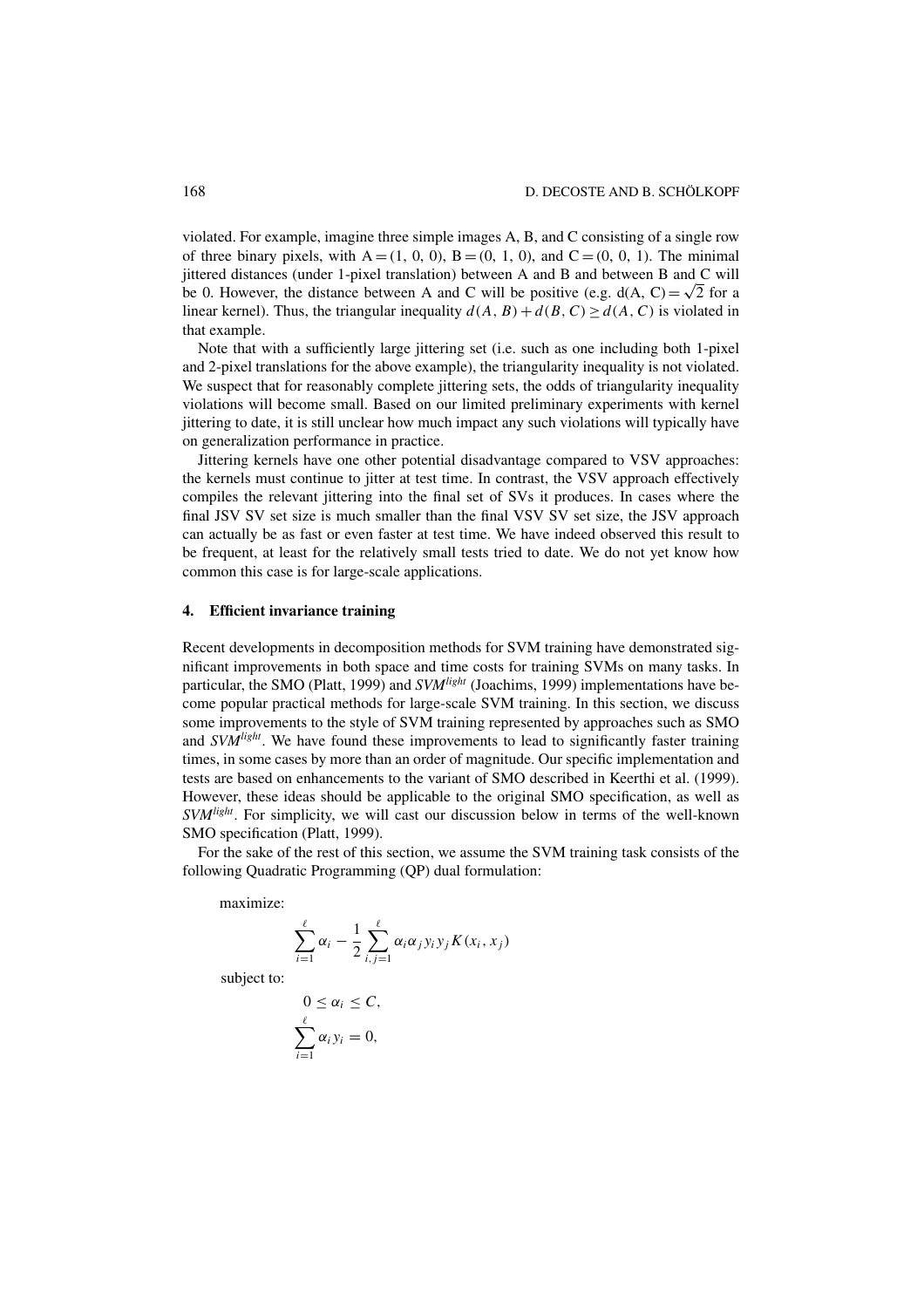where  $\ell$  is the number of training examples,  $y_i$  is the label (+1 for positive example, -1 for negative) for the *i*th training example  $(x_i)$ , and  $K(x_i, x_i)$  denotes the value of the SVM kernel function for *i*th and *j*-th examples. The output prediction of the SVM, for any example  $x$  is

$$
f(x) = sign\bigg(\sum_{i=1}^{\ell} \alpha_i y_i K(x, x_i) + b\bigg),\,
$$

where scalar b (bias) and vector of alphas  $\alpha$  (of length  $\ell$ ) are the variables determined by the above QP optimization problem.

## 4.1. Key efficiency issue: Maximizing cache reuse

Employing general QP solvers to the SVM optimization problem typically involves  $O(\ell^2)$ space and  $O(\ell^3)$  time complexities. SMO can avoid the  $O(\ell^2)$  space cost by avoiding the need for an explicit full kernel matrix—it computes (and recomputes) elements as needed. Evaluating the current SVM outputs during training for each of the  $\ell$  examples involves  $\ell$  summations, each over all current support vectors. Thus, SMO (and any other approach which similarly checks KKT conditions during training) necessarily suffers time complexity of at least  $O(L \cdot \ell)$ , where L is the final number of support vectors, since it would require at least one final full pass over all  $\ell$  examples simply to check that all KKT conditions are satisfied.

In practice, computing elements of the kernel matrix often dominates training time. The same element will typically be required many times, since many (e.g. tens or hundreds) of passes over the training set may be required before convergence to the final solution. Thus, modern SMO implementations try to cache as many kernel computations as possible.

However, caching all computed kernels is generally not possible, for two key reasons:

- 1. L is often a significant fraction of  $\ell$  (e.g. 5% or more) and thus the space required to avoid any kernel recomputations would often prohibitively be  $O(\ell^2)$ .
- 2. The intermediate (working) set of (candidate) support vectors is typically much larger than the final size  $L<sup>6</sup>$

Since full passes over all examples are required in SMO whenever the working set of candidate support vectors becomes locally optimal, the kernel cache is often implemented simply as the most frequently or recently accessed rows of the implicit full kernel matrix. For instance, for the 60,000 training examples of the MNIST data set (to be discussed in Section 5), 512 megabytes of computer memory reserved for the kernel cache, and IEEE single precision (4 byte) representations of the kernel values, only about 2230 rows can be cached at one time (e.g. only about half of all the support vectors for some of the MNIST binary recognition tasks).

Of particular concern is that during SMO training, when the final set of support vectors is not yet known, it turns out to be common for examples which will eventually not be support vectors to end up grabbing and hoarding cache rows first, requiring other kernel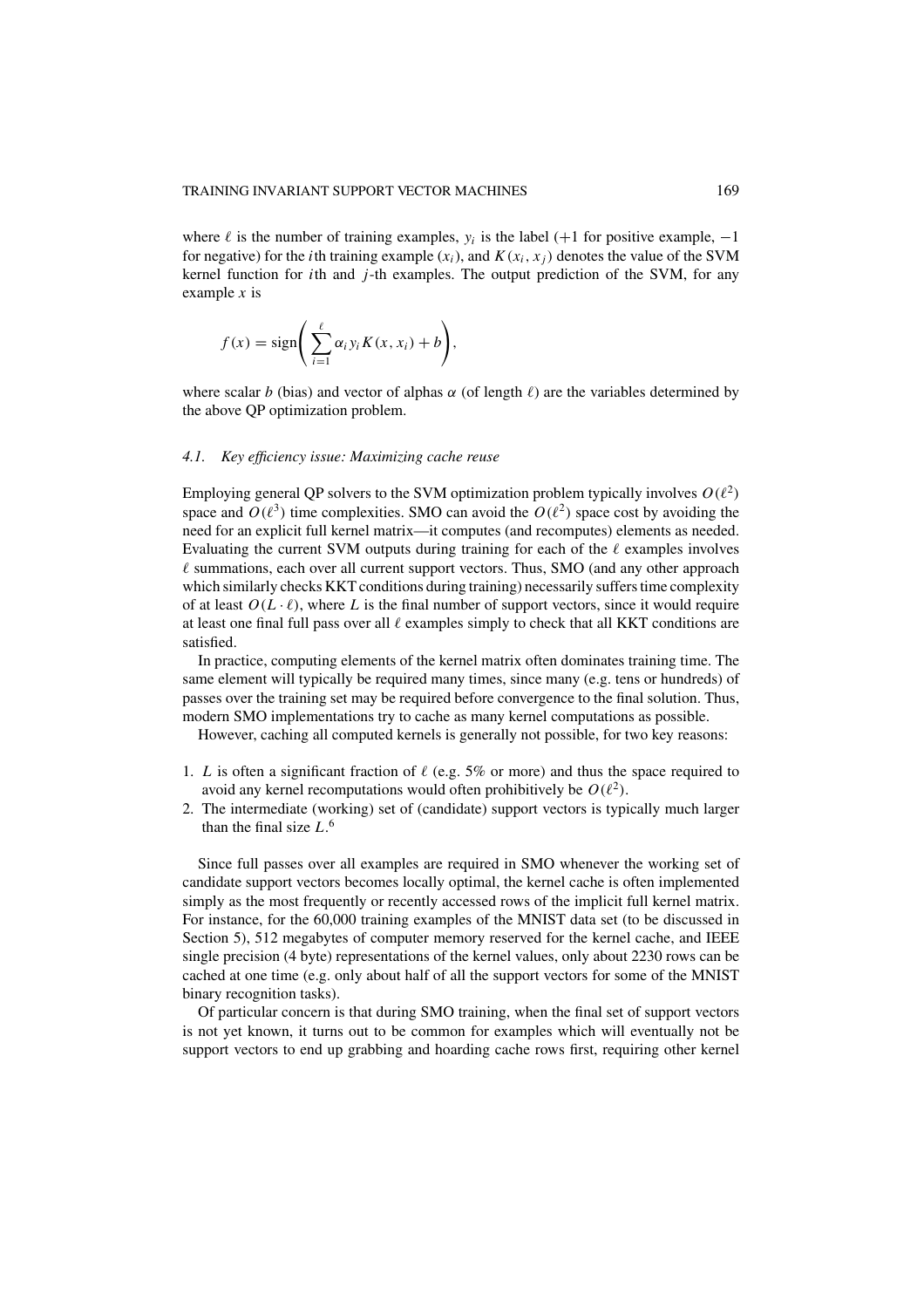rows (including those of final support vectors) to be continually recomputed until those examples cease to be support vectors and release their cache memory. We will refer to this problem as intermediate support vector bulge. This problem is particularly critical for VSV methods, since they greatly enlarge the number of effective training examples. Addressing this key issue will be the subject of Section 4.2.

## 4.2. Digestion: Reducing intermediate SV bulge

SMO alternates between "full" and "inbounds" iterations, in which either all examples or just the examples with alphas between  $0$  and  $C$  are considered, respectively. In each inbounds stage, optimization continues until not further alpha changes occur. In each full stage, each example is optimized only once (with some other heuristically-selected example), to see if it becomes part of the working inbounds set and triggers new work for the next inbounds stage. During the course of SMO full iterations, it is not uncommon for the number of working candidate support vectors to become orders of magnitude larger than the number that will result at the end of the following inbounds iteration.

When the kernel cache is sufficiently large (i.e. R near  $\ell$ ) then such SV bulge behavior is not critically problematic. However, even in that case, the computation of the SVM outputs for each example can be quite excessive, since the time cost of computing an output is linear in the number of current support vectors. So, it would be generally useful to keep the the size of the support vector set closer to minimal.

A key problem arises when the size of the working candidate support vector set has already exceeded  $R$ . In that case, any additional support vectors will not be able to cache their kernel computations.

To address this key problem, we have extended the SMO algorithm to include a concept we call digestion. The basic idea is to jump out of full SMO iterations early, once the working candidate support vector set grows by a large amount. This switches SMO into an "inbounds" iteration in which it fully "digests" the working candidate SV set, reducing it to a locally minimal size, before switching back to a full iteration (and returning first to the example at which it had previously jumped out).

Digestion allows us to better control the size of the intermediate SV bulge, so as to best tradeoff the cost of overflowing the kernel cache against the cost of doing more inbounds iterations that standard SMO would.

Digestion is similar to other (non-SMO) chunking methods, in that it performs full optimizations over various large subsets of the data. However, it differs significantly in that these full optimizations are triggered by heuristics based on maximizing the likely reuse of the kernel cache, instead of using some predetermined and fixed chunk size. We suspect that digestion would be even more useful and distinct when using sparse kernel caches (e.g. hash tables), although our current implementation caches entire rows of the kernel matrix (much like other published implementations, such as  $SVM^{light}$ ).

Our current approach involves user-defined settings to reflect tradeoff heuristics. We expect that future work could provide meta-learning methods for identifying the best values for these settings, tuned for the particular nature of specific domains (e.g. costs of each kernel computation), over the course of multiple training sessions. Our settings were choosen to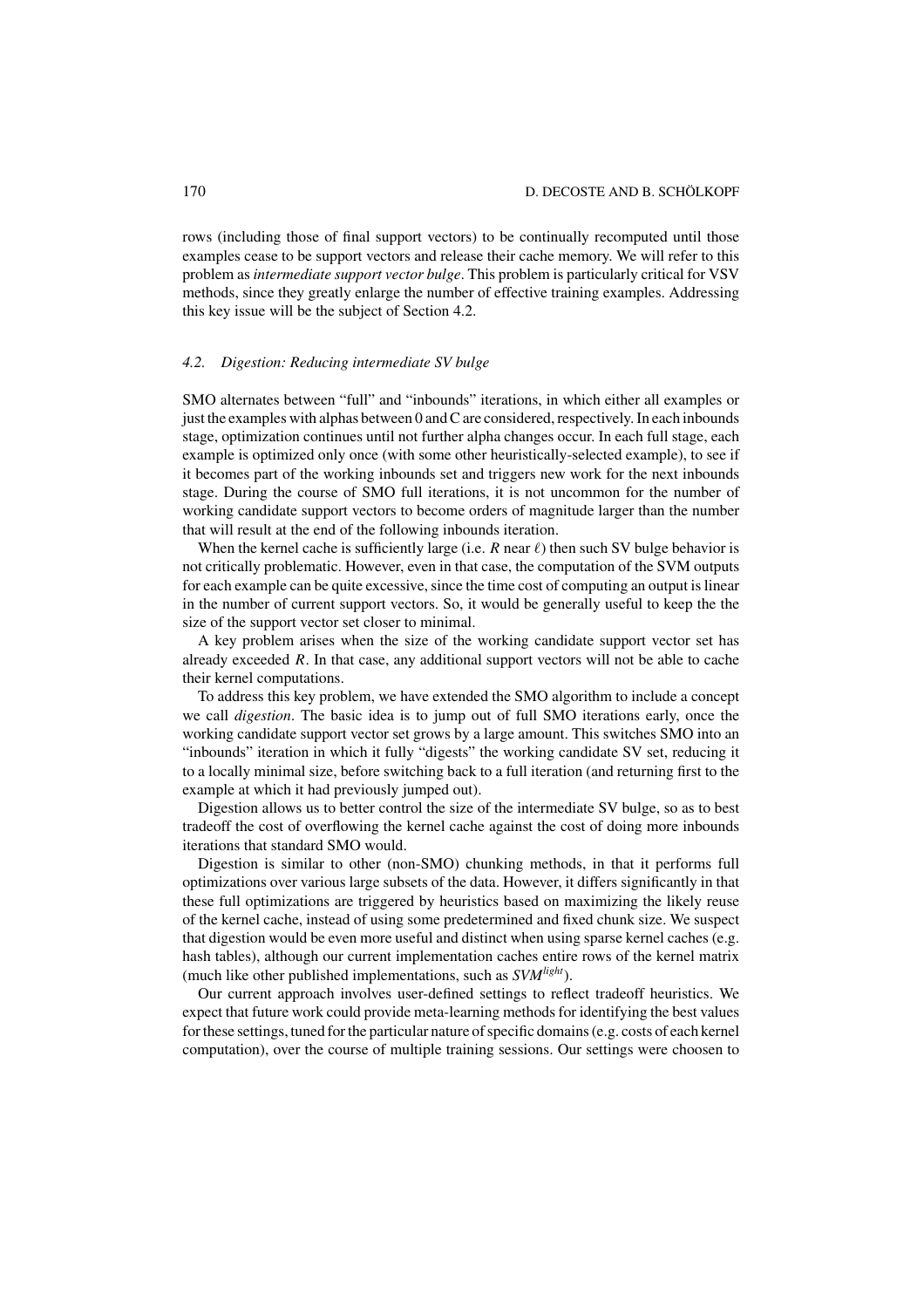be particularly reasonable for training set sizes on the order of  $\ell = 10,000$  to 100,000 and a kernel cache of about 800 megabytes, which is the case for our MNIST experiments (see Section 5.1.1). Our heuristics were (highest-priority first):

- 1. Once digestion has been performed, wait until at least some number (default  $= 1000$ ) of new (currently uncached) kernel values are computed before digesting again.
- 2. After the current full iteration has already required some (default  $= 100,000$ ) new kernel computations, force a digestion.
- 3. Otherwise, wait at least as long between digestions as some factor (default  $= 2$ ) times the time spent in the previous inbounds iteration. The idea is that if the inbounds iterations are expensive themselves, one must tolerate longer full iterations as well.
- 4. When the kernel cache is full (i.e. working candidate SV set size  $> R$ ), digest as soon as the net number of new working candidate SVs grows past some threshold (default  $= 200$ ). The idea here is that the kernel values computed for each such new SV cannot be cached, so it is becomes critical to free rows in the kernel cache, if at all possible.
- 5. Digest whenever the net number of new SVs grows past some threshold (default  $= 1000$ ). The intuition behind this is simply that output computations involve summations over all candidate SVs in the working set. Thus, it is often worthwhile to periodically make sure that this set is not many times larger than it should be.

One can easily imagine promising alternative heuristics as well, such as ones based on when the working candidate SV set grows by more than some percentage of the working candidate SV size at the start of a full iteration. The key point is that heuristics to induce digestion have proven to be useful in significantly reducing the complexity of SMO training on particularly difficult large-scale problems. For example, we observed speedups of over 5 times for training some of the SVMs in the MNIST examples of Section 5.1.1 when using the above heuristics and default settings.

## 5. Experiments

## 5.1. Handwritten digit recognition

We start by reporting results on two widely known handwritten digit recognition benchmarks, the USPS set and the MNIST set. Let us first described the databases. Both of them are available from http://www. kernel-machines.org/data.html.

The US Postal Service (USPS) database (see figure 2) contains 9298 handwritten digits (7291 for training, 2007 for testing), collected from mail envelopes in Buffalo (LeCun et al., 1989). Each digit is a  $16 \times 16$  image, represented as a 256-dimensional vector with entries between −1 and 1. Preprocessing consisted of smoothing with a Gaussian kernel of width  $\sigma = 0.75$ .

It is known that the USPS test set is rather difficult—the human error rate is 2.5% (Bromley & Säckinger, 1991). For a discussion, see (Simard, LeCun, & Denker, 1993). Note, moreover, that some of the results reported in the literature for the USPS set have been obtained with an enhanced training set. For instance, Drucker, Schapire, and Simard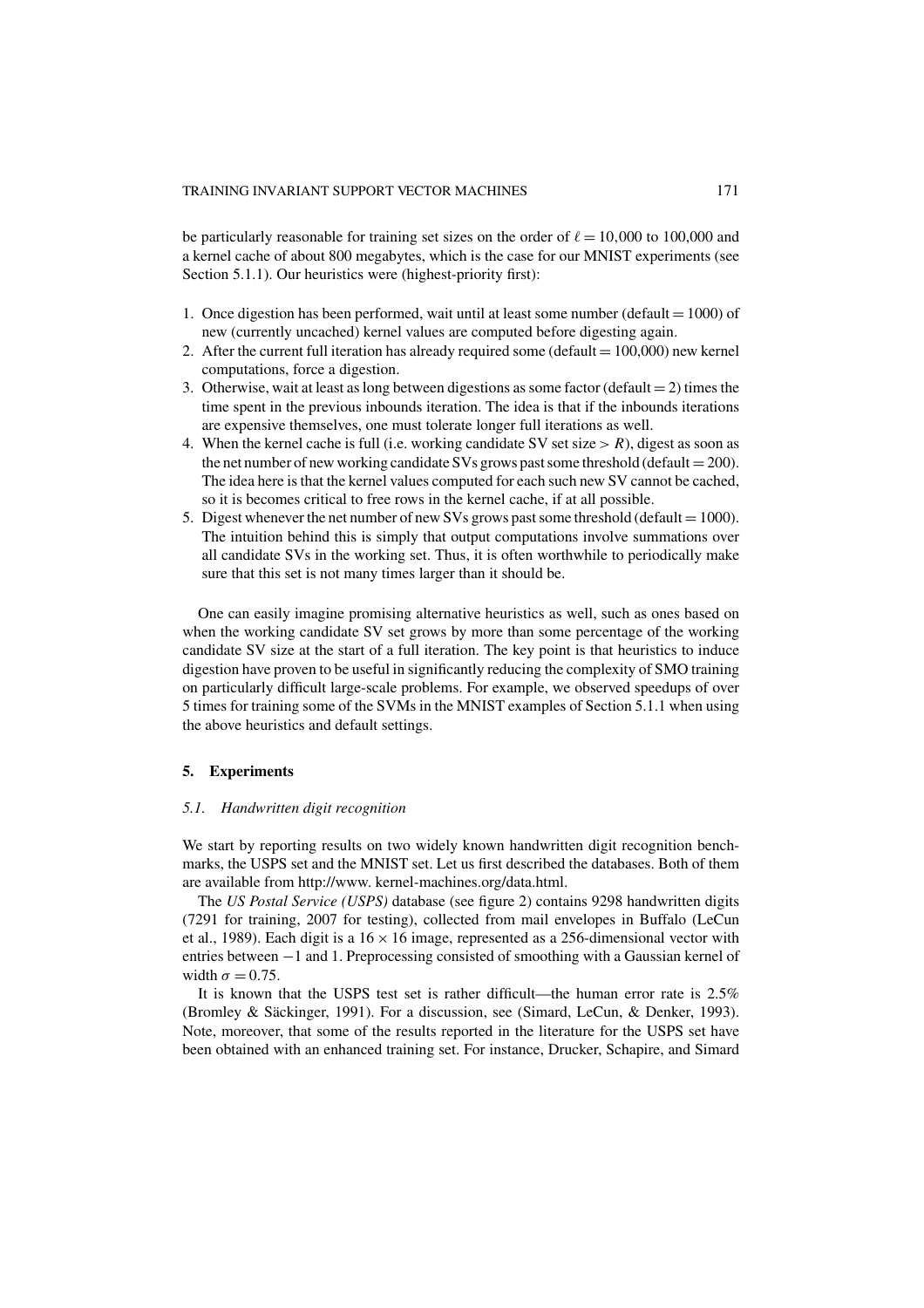

Figure 2. The first 100 USPS training images, with class labels.

(1993) used an enlarged training set of size 9709, containing some additional machineprinted digits, and note that this improves the accuracy on the test set. Similarly, Bottou and Vapnik (1992) used a training set of size 9840. Since there are no machineprinted digits in the test set that is commonly used (size 2007), this addition distorts the original learning problem to a situation where results become somewhat hard to interpret. For our experiments, we only had the original 7291 training examples at our disposal.

The MNIST database (figure 3) contains 120000 handwritten digits, equally divided into training and test set. The database is modified version of NIST Special Database 3 and NIST Test Data 1. Training and test set consist of patterns generated by different writers. The images were first size normalized to fit into a  $20 \times 20$  pixel box, and then centered in a  $28 \times 28$  image (LeCun et al., 1998).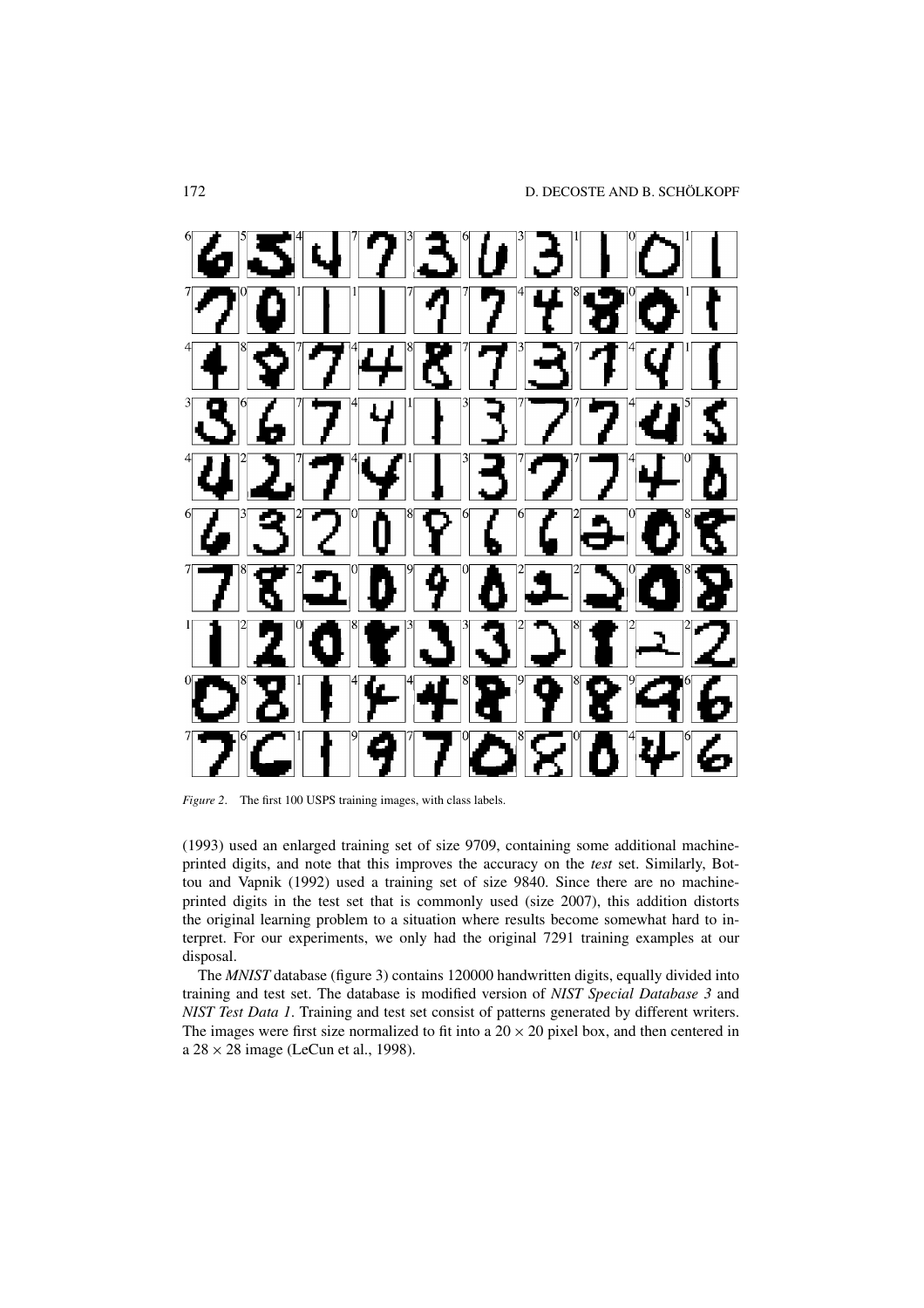

Figure 3. The first 100 MNIST training images, with class labels.

Test results on the MNIST database which are given in the literature (e.g. (LeCun et al., 1995; LeCun et al., 1998)) commonly do not use the full MNIST test set of 60000 characters. Instead, a subset of 10000 characters is used, consisting of the test set patterns from 24476 to 34475. To obtain results which can be compared to the literature, we also use this test set, although the larger one would be preferable from the point of view of obtaining more reliable test error estimates. The MNIST benchmark data is available from http:/www.research.att.com/∼yann/exdb/mnist/index.html.

5.1.0.1. Virtual SV method—USPS database. The first set of experiments was conducted on the USPS database. This database has been used extensively in the literature, with a LeNet1 Convolutional Network achieving a test error rate of 5.0% (LeCun et al., 1989). We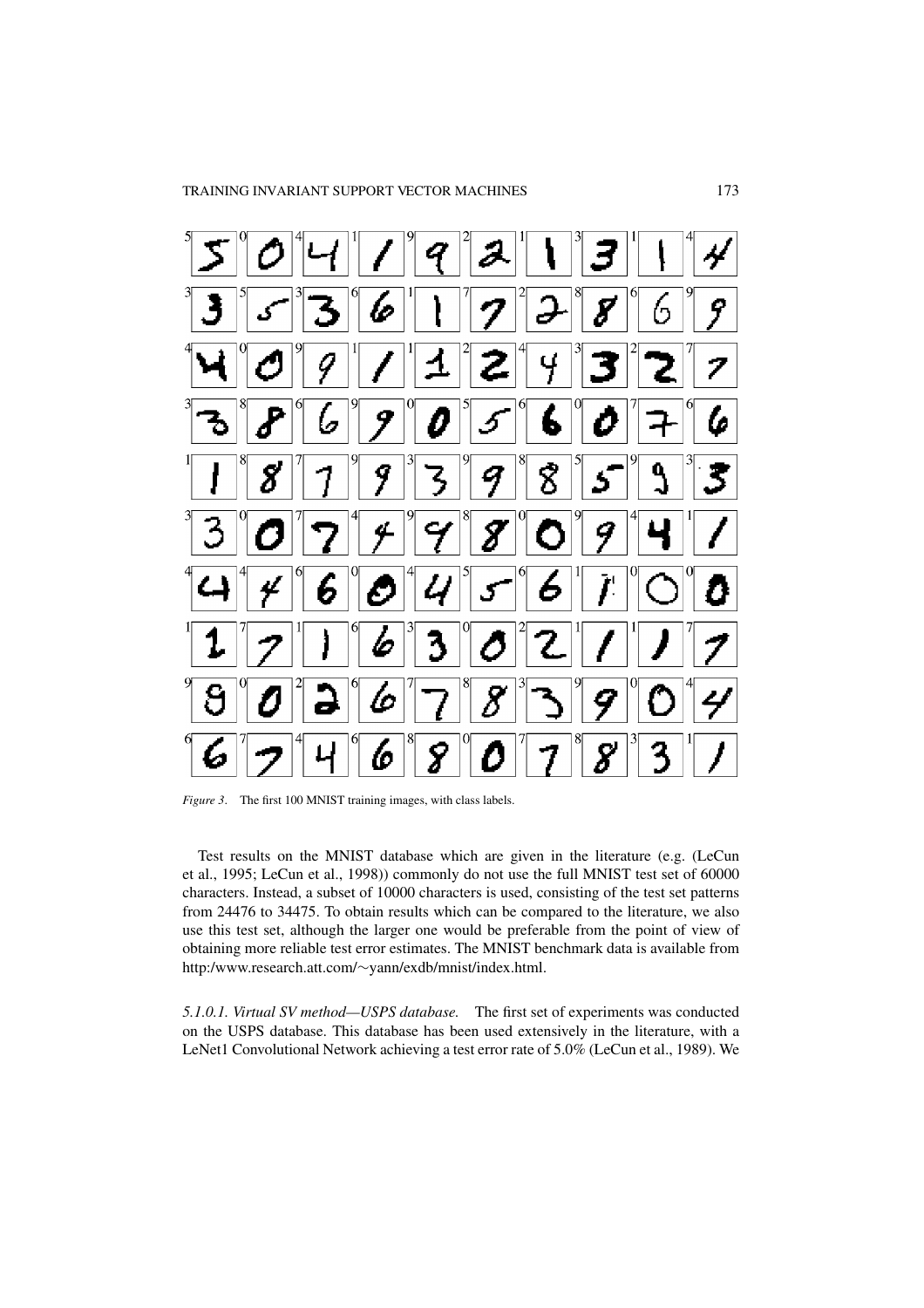Table 1. Comparison of Support Vector sets and performance for training on the original database and training on the generated Virtual Support Vectors. In both training runs, we used polynomial classifier of degree 3.

| Classifir trained on          | <b>Size</b> | Av. no. of SVs | Test error |
|-------------------------------|-------------|----------------|------------|
| Full training set             | 7291        | 274            | 4.0%       |
| Overall SV set                | 1677        | 268            | $4.1\%$    |
| Virtual SV set                | 8385        | 686            | $3.2\%$    |
| Virtual patterns from full DB | 36455       | 719            | $3.4\%$    |

Virtual Support Vectors were generated by simply shifting the images by one pixel in the four principal directions. Adding the unchanged Support Vectors, this leads to a training set of the second classifier which has five times the size of the first classifier's overall Support Vector set (i.e. the union of the 10 Support Vector sets of the binary classifiers, of size 1677—note that due to some overlap, this is smaller than the sum of the ten support set sizes). Note that training on virtual patterns generated from *all* training examples does not lead to better results han in the Virtual SV case; moreover, although the training set in this case is much larger, it hardly leads to more SVs.



Figure 4. Different invariance transformations in the case of handwritten digit recognition. In all three cases, the central pattern, taken from the MNIST database, is the original which is transformed into "virtual examples" (marked by grey frames) with the same class membership by applying small transformations (from Schölkopf, 1997).

used the regularization constant  $C = 10$ . This value was taken from earlier work (Schölkopf, Burges, & Vapnik, 1995), no additional model selection was performed.

Virtual Support Vectors were generated for the set of all different Support Vectors of the ten classifiers. Alternatively, one can carry out the procedure separately for the ten binary classifiers, thus dealing with smaller training sets during the training of the second machine. Table 1 shows that incorporating only translational invariance already improves performance significantly, from 4.0% to 3.2% error rate. For other types of invariances (figure 4), we also found improvements, albeit smaller ones: generating Virtual Support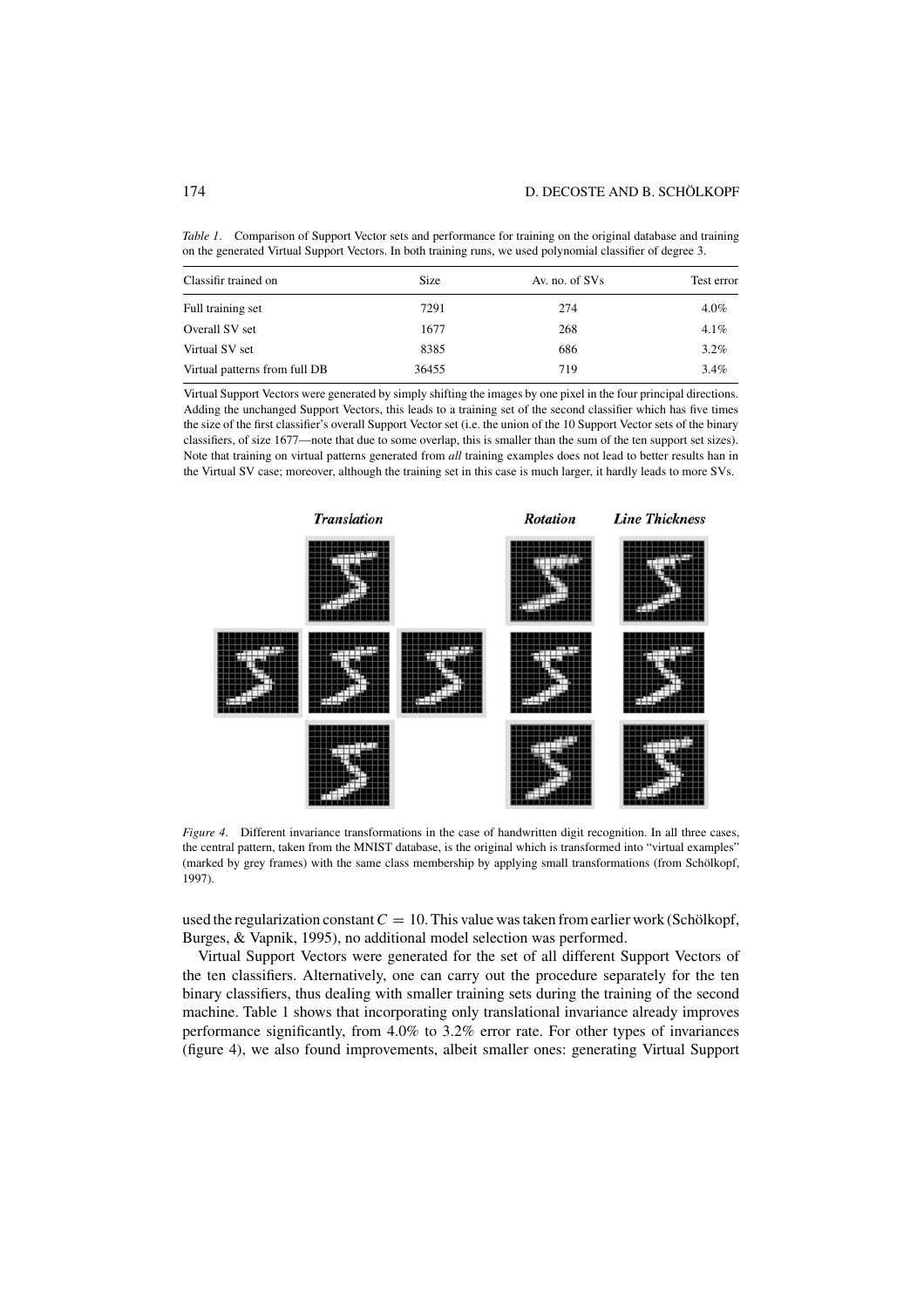| Table 2. | Summary of results on the USPS set. |  |  |  |  |
|----------|-------------------------------------|--|--|--|--|
|----------|-------------------------------------|--|--|--|--|

| Classifier                         | Train set   | Test err | Reference                     |
|------------------------------------|-------------|----------|-------------------------------|
| Nearest-neighbor                   | $USPS^+$    | 5.9%     | (Simard et al., 1993)         |
| LeNet1                             | $USPS+$     | 5.0%     | (LeCun et al., 1989)          |
| Optimal margin classifier          | <b>USPS</b> | 4.6%     | (Boser et al., 1992)          |
| <b>SVM</b>                         | <b>USPS</b> | $4.0\%$  | (Schölkopf et al., 1995)      |
| Linear Hyperplane on KPCA features | <b>USPS</b> | 4.0%     | (Schölkopf et al., 1998b)     |
| Local learning                     | $USPS^+$    | $3.3\%$  | (Bottou and Vapnik, 1992)     |
| Virtual SVM                        | <b>USPS</b> | $3.2\%$  | (Schölkopf et al., 1996)      |
| Virtual SVM, local kernel          | <b>USPS</b> | $3.0\%$  | (Schölkopf, 1997)             |
| Boosted neural nets                | $USPS^+$    | 2.6%     | (Drucker et al., 1993)        |
| Tangent distance                   | $USPS+$     | 2.6%     | (Simard et al., 1993)         |
| Human error rate                   |             | 2.5%     | (Bromley and Säckinger, 1991) |

Note that two variants of this database have been used in the literature; one of them (denoted by  $USPS^+$ ) has been enhanced by a set of machine-printed characters which have been found to improve the test error. Note that the virtual SV systems perform best out of all systems trained on the original USPS set.

Vectors by rotation or by the line thicknesstransformation of Drucker, Schapire, and Simard (1993), we constructed polynomial classifiers with 3.7% error rate (in both cases). For purposes of comparison, we have summarized the main results on the USPS database in Table 2.

Note, moreover, that generating Virtual examples from the full database rather than just from the SV sets did not improve the accuracy, nor did it enlarge the SV set of the final classifier substantially. This finding was confirmed using Gaussian RBF kernels (Schölkopf, 1997): in that case,similar to Table 1, generating virtual examplesfrom the full database led to identical performance, and only slightly increased SV set size. From this, we conclude that for the considered recognition task, it is sufficient to generate Virtual examples only from the SVs—Virtual examples generated from the other patterns do not add much useful information.

5.1.0.2. Virtual SV method—MNIST database. The larger a database, themore information about invariances of the decision function is already contained in the differences between patterns of the same class. To show that it is nevertheless possible to improve classification accuracies with our technique, we applied the method to the MNIST database of 60000 handwritten digits. This database has become the standard for performance comparisons at AT&T and Bell Labs.

Using Virtual Support Vectors generated by 1-pixel translations, we improved a degree 5 polynomial SV classifier from 1.4% to 1.0% error rate on the 10000 element test set. In this case, we applied our technique separately for all ten Support Vector sets of the binary classifiers (rather than for their union) in order to avoid having to deal with large training sets in the retraining stage. Note, moreover, that for the MNIST database, we did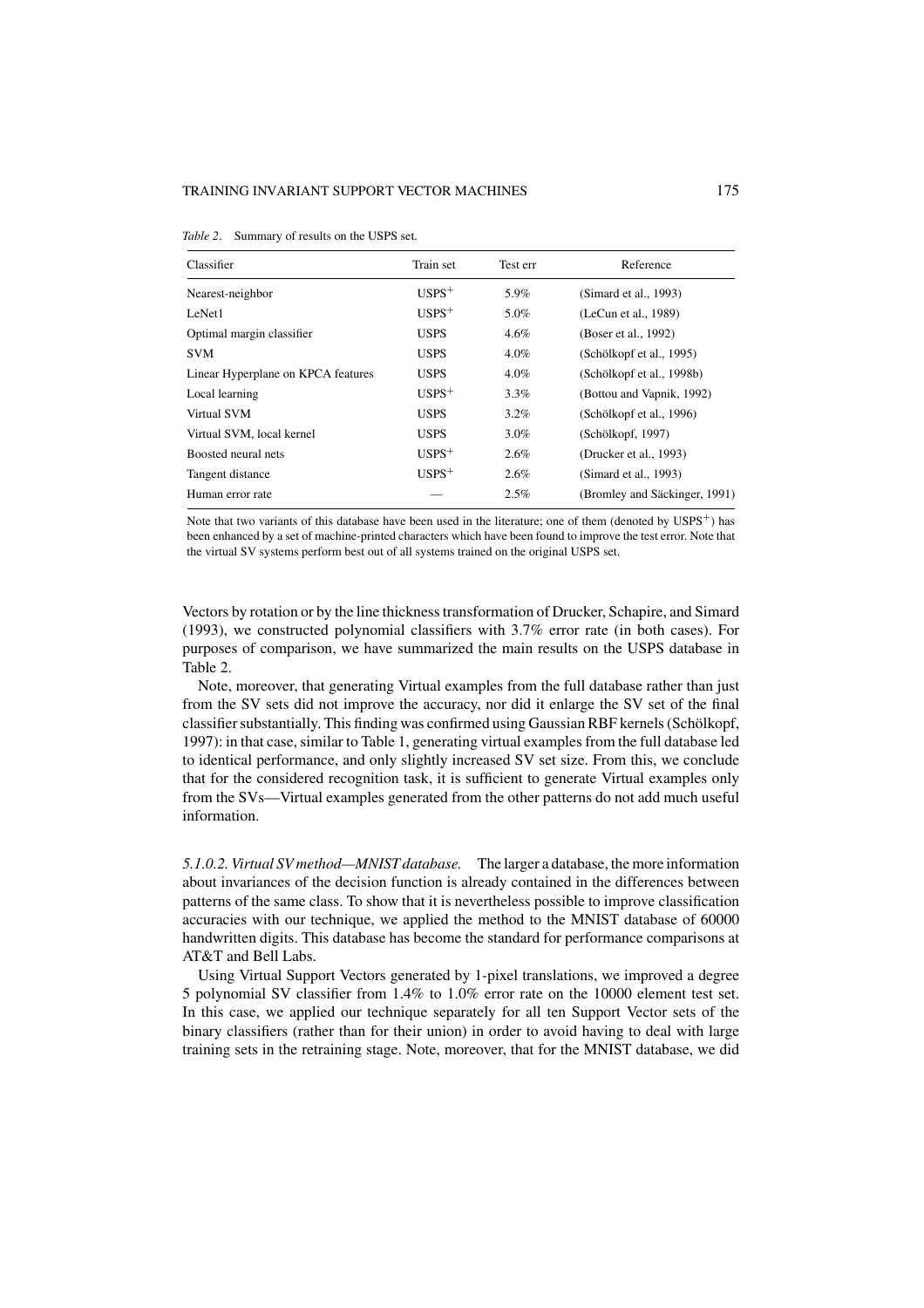| Classifier                          | Test err.<br>(60k) | Test err.<br>(10k) | Reference                                     |
|-------------------------------------|--------------------|--------------------|-----------------------------------------------|
| 3-Nearest-neighbor                  |                    | 2.4%               | (LeCun et al., 1998)                          |
| 2-Layer MLP                         |                    | $1.6\%$            | (LeCun et al., 1998)                          |
| <b>SVM</b>                          | $1.6\%$            | 1.4%               | (Schölkopf, 1997)                             |
| Tangent distance                    |                    | $1.1\%$            | (Simard et al., 1993)<br>(LeCun et al., 1998) |
| LeNet4                              |                    | 1.1%               | (LeCun et al., 1998)                          |
| LeNet <sub>4</sub> , local learning |                    | 1.1%               | (LeCun et al., 1998)                          |
| Virtual SVM                         | 1.0%               | $0.8\%$            | (Schölkopf, 1997)                             |
| LeNet <sub>5</sub>                  |                    | $0.8\%$            | (LeCun et al., 1998)                          |
| Dual-channel vision model           |                    | 0.7%               | (Teow and Loe, 2000)                          |
| <b>Boosted LeNet4</b>               |                    | 0.7%               | (LeCun et al., 1998)                          |
| Virtual SVM, 2-pixel translation    |                    | 0.6%               | this paper; see Section 5.1.1                 |

Table 3. Summary of results on the MNIST set. At 0.6% (0.56% before rounding), the system described in Section 5.1.1 performs best.

not compare results of the VSV technique to those for generating Virtual examples from the whole database: the latter is computationally exceedingly expensive, as it entails training on a very large training set.<sup>7</sup>

After retraining, the number of SVs more than doubled. Thus, although the training sets for the second set of binary classifiers were substantially smaller than the original database (for four Virtual SVs per SV, four times the size of the original SV sets, in our case amounting to around  $10<sup>4</sup>$ ), we concluded that the amount of data in the region of interest, close to the decision boundary, had more than doubled. Therefore, we reasoned that it should be possible to use a more complex decision function in the second stage (note that typical VC risk bounds depends on the ratio VC-dimension and training set size (Vapnik, 1995)). Indeed, using a degree 9 polynomial led to an error rate of 0.8%, very close to the record performance of 0.7%. The main results on the MNIST set are summarized in Table 3. Prior to the present work, the best system on the MNIST set was a boosted ensemble of LeNet4 neural networks, trained on a huge database of artificially generated virtual examples. Note that a difference in error rates on the IST set which is at least 0.1% may be considered significant (LeCun et al., 1998).

It should be noted that while it is much slower in training, the LeNet4 ensemble also has the advantage of a faster runtime speed. Especially when the number of SVs is large, SVMs tend to be slower at runtime than neural networks of comparable capacity. This is particularly so for virtual SV systems, which work by increasing the number of SV. Hence, if runtime speed is an issue, the systems have to be sped up. Burges and Schölkopf (1997) have shown that one can reduce the number of SVs to about 10% of the original number with very minor losses in accuracy. In a study on the MNIST set, they started with a VSV system performing at 1.0% test error rate, and sped it up by a factor of 10 with the accuracy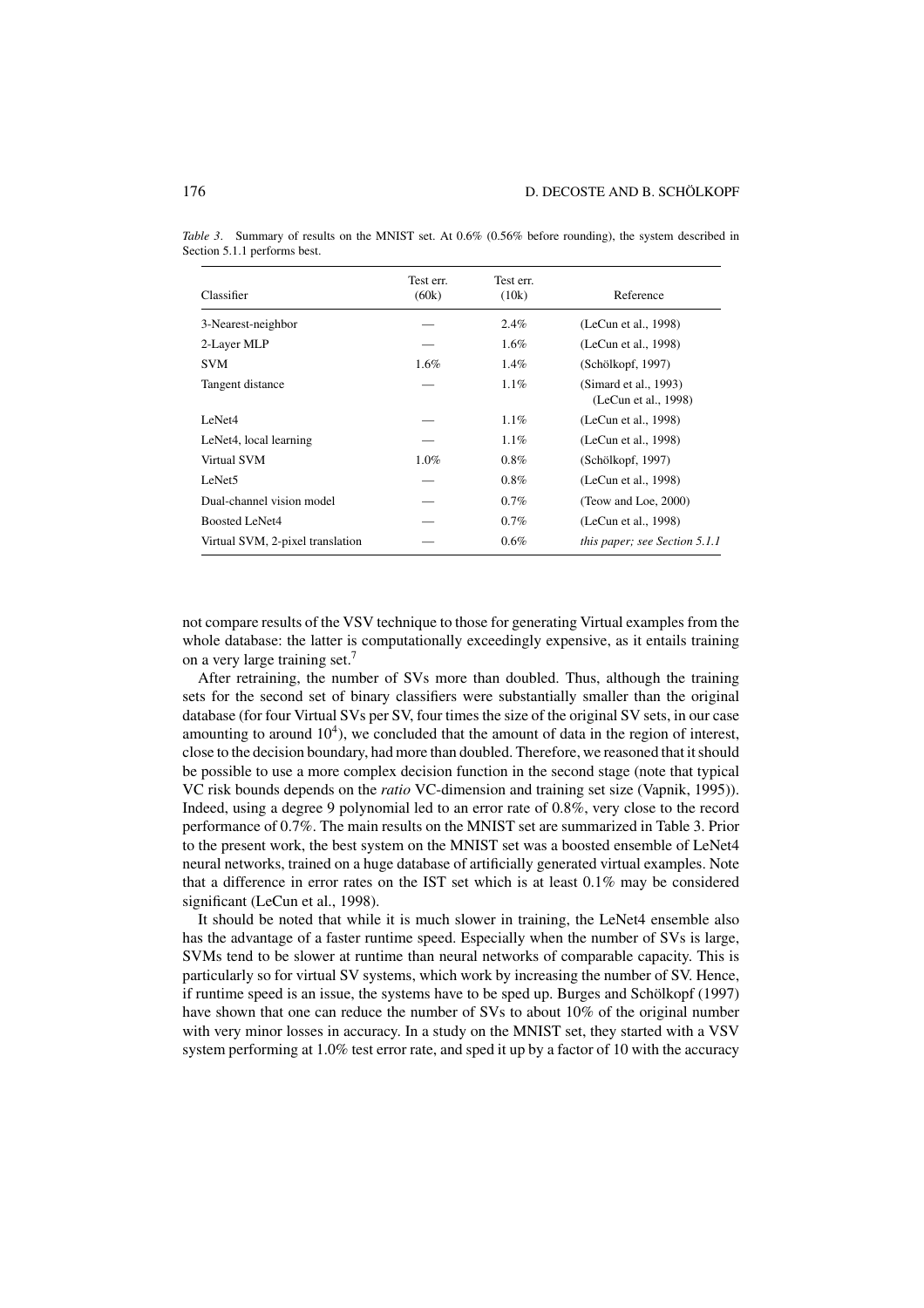degrading only slightly to  $1.1\%$ .<sup>8</sup> Note that there are neural nets which are still faster than that (cf., LeCun et al. (1998)).

5.1.1. SMO VSV experiments. In this section we summarize our newest results on the MNIST data set.

Following the last section, we used a polynomial kernel of degree 9. We normalized so that dot-products giving values within [0, 1] yield kernel values within [0, 1]; specifically:

$$
K(u, v) \equiv \frac{1}{512}(u \cdot v + 1)^9.
$$

This ensures that kernel values of 1 and 0 have the same sort of canonical meaning that holds for others, such as radial-basis function (RBF) kernels. Namely, a kernel value of 1 corresponds to the minimum distance between (identical) examples in the kernel-induced metric distance and 0 corresponds to the maximum distance.

We ensured any dot-product was within [0, 1] by normalizing each example by their 2-norm scalar value (i.e. such that each example dot-producted against itself gives a value of 1). We used this normalization (a form of brightness or "amount of ink" equalization) by default because it is the sort of normalization that we routinely use in our NASA space image detection applications. This also appears to be a good normalization for the MNIST domain.

Since our polynomial kernel value normalization gives a kernel value of 1 special significance, we suspected that a SVM regularization parameter setting of  $C = 1$  would probably be too low. We also determined, by trying a large value  $(C = 10)$  for training a binary recognizer for digit "8", that no training example reached an alpha value above 7.0. By looking at the histogram of the 60,000 alpha values for that case, we realized that only a handful of examples in each of the 10 digit classes had alpha values above 2.0. Under the assumption that only a few training examples in each class are particularly noisy and that digit "8" is one of the harder digits to recognize, for simplicity we used  $C = 2$  for training each SVM. We have not yet attempted to find better C values, and it is most likely that our simplistic choice was relatively suboptimal. In future work, we will determine the effect of more careful selection of C, such as via cross-validation and approximations based on generalization error upper-bound estimates.

### Experiment 1: 1-Pixel translations

Tables 4, 5, and 6 summarize our VSV results on the MNIST data sets using 1-pixel translations in all 8 directions.

These experiments employed our new SMO-based methods, as described in Section 4 (including our digestion technique). To see whether our faster training times could be put to good use, we tried the VSV method with more invariance than was practical in previous experiments. Specifically, we used " $3 \times 3$  box jitter" of the image centers, which corresponds to translation of each image for a distance of one pixel in any of the 8 directions (horizontal, vertical, or both). Total training time, for obtaining 10 binary recognizers for each of the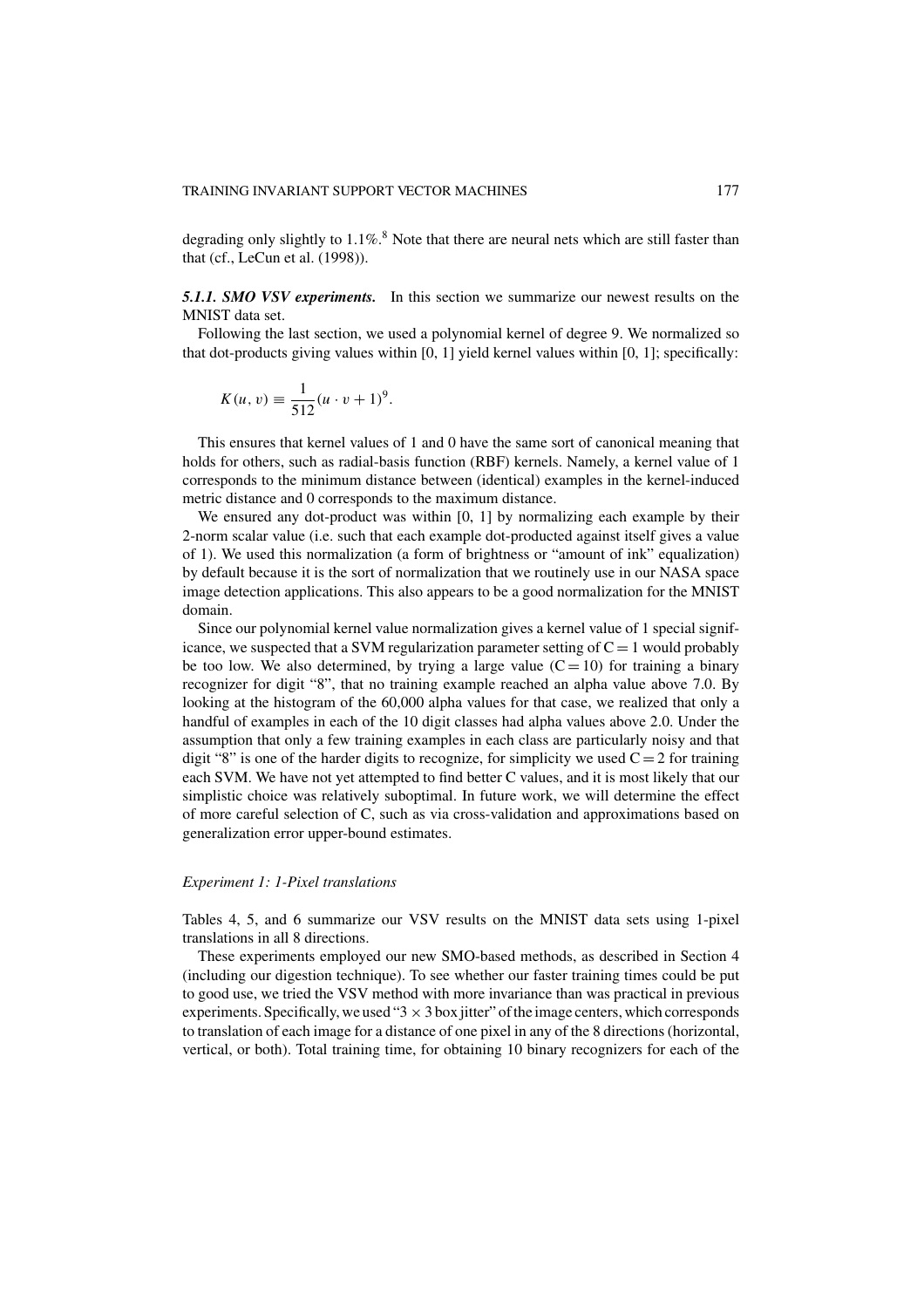|            |                | Misclassifications |    |    |                |                          |   |    |   |    |                 |  |
|------------|----------------|--------------------|----|----|----------------|--------------------------|---|----|---|----|-----------------|--|
|            |                |                    |    |    |                | Digit misclassifications |   |    |   |    | 10-class        |  |
| Digit      | $\mathbf{0}$   |                    | 2  | 3  | $\overline{4}$ | 5                        | 6 | 7  | 8 | 9  | Test error rate |  |
| SV         | 6              | 8                  | 15 | 17 | 13             | 10                       | 8 | 15 | 9 | 21 | 1.22%           |  |
| <i>VSV</i> | $\mathfrak{D}$ | 3                  |    | 7  | 7              | 8                        | 7 | 8  |   | 12 | 0.68%           |  |

Table 4. Errors on MNIST (10,000 test examples), using VSV with 1-pixel translation.

Table 5. Binary-recognition errors on MNIST (10,000 test examples), using VSV with 1-pixel translation.

|                 | Errors for each binary recognizer |                |    |    |                |                |    |    |    |    |  |  |
|-----------------|-----------------------------------|----------------|----|----|----------------|----------------|----|----|----|----|--|--|
| SVM for digit   | $\theta$                          | 1              | 2  | 3  | $\overline{4}$ | 5              | 6  | 7  | 8  | 9  |  |  |
| SV              |                                   |                |    |    |                |                |    |    |    |    |  |  |
| False negatives | 9                                 | 12             | 22 | 21 | 18             | 22             | 20 | 33 | 27 | 40 |  |  |
| False positives | 6                                 | 3              | 11 | 6  | 8              | $\overline{4}$ | 5  | 11 | 9  | 14 |  |  |
| <i>VSV</i>      |                                   |                |    |    |                |                |    |    |    |    |  |  |
| False negatives | 5                                 | 6              | 11 | 11 | 6              | 12             | 12 | 16 | 14 | 21 |  |  |
| False positives | 4                                 | $\overline{4}$ | 9  | 5  | 5              | 3              | 7  | 10 | 7  | 8  |  |  |

Table 6. Number of support vectors for MNIST (60,000 training examples), using VSV with 1-pixel translation.

|                    |          | Number of support vectors for each binary recognizer |       |       |                |       |      |       |       |       |  |  |  |  |
|--------------------|----------|------------------------------------------------------|-------|-------|----------------|-------|------|-------|-------|-------|--|--|--|--|
| Digit              | $\Omega$ | 1                                                    | 2     | 3     | $\overline{4}$ | 5     | 6    | 7     | 8     | 9     |  |  |  |  |
| SV                 | 1955     | 1354                                                 | 3784  | 4157  | 3231           | 3977  | 2352 | 3090  | 4396  | 4130  |  |  |  |  |
| $0 < \alpha_i < C$ | 1848     | 1210                                                 | 3630  | 3915  | 3051           | 3791  | 2237 | 2886  | 4060  | 3730  |  |  |  |  |
| $\alpha_i = C$     | 107      | 144                                                  | 154   | 242   | 180            | 186   | 115  | 204   | 336   | 400   |  |  |  |  |
| <b>VSV</b>         | 8294     | 5439                                                 | 15186 | 16697 | 12575          | 15858 | 9587 | 13165 | 18749 | 18215 |  |  |  |  |
| $0 < \alpha_i < C$ | 7907     | 4724                                                 | 14648 | 15794 | 11784          | 15124 | 9081 | 12133 | 17315 | 16322 |  |  |  |  |
| $\alpha_i = C$     | 387      | 715                                                  | 538   | 903   | 791            | 734   | 506  | 1032  | 1434  | 1893  |  |  |  |  |

base SV and the VSV stages, was about 2 days (50 hours) on an Sun Ultra60 workstation with a 450 Mhz processor and 2 Gigabytes of RAM (allowing an 800 Mb kernel cache). This training time compares very favorably to other recently published results, such as learning just a single binary recognizer even without VSV (e.g. training digit "8" took about 8 hours in Platt, 1999). The VSV stage is also significantly more expensive that the base SV stage (averaging about 4 hours versus 1 hour)—a majority of examples given to VSV training typically end up being support vectors.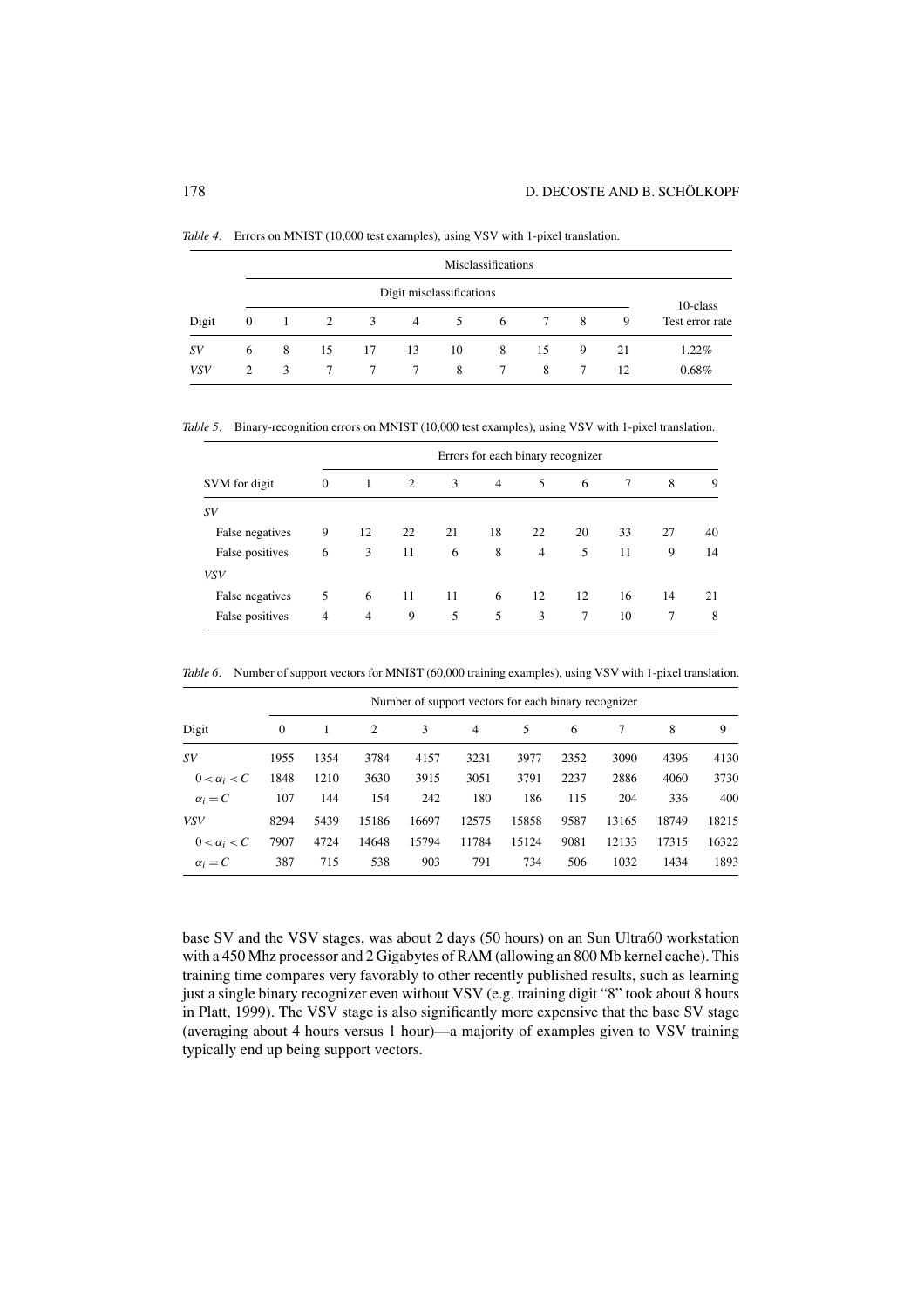#### Experiment 2: Deslanted images and additional translations

Some previous work on the MNIST data have achieved their best results by deslanting each image before training and testing. Deslanting is performed by computing each image's principal axis and horizontally translating each row of pixelsto best approximate the process of rotating each image to make its principal axis become vertical. For example, under such deslanting, tilted "1" digits all become very similar and all close to vertical.

Tables 7, 8, and 9 summarize our newest results, using deslanted versions of the MNIST training and test sets. Other than using deslanted data, the same training conditions were used as the previous experiments (i.e. same kernel, same  $C = 2$ , same  $3 \times 3$  box jitter for VSV).

Interestingly, using deslanted images did not improve the test error rates for our experiments. In fact, the same test error rate was reached using either version of the data set for either SV (122 errors) or VSV (68 errors), although the specific test examples with errors varied somewhat. This result seems to provide evidence that the polynomial kernel is already doing a good job in capturing some of the rotational invariance from the training

Table 7. Errors on deslanted MNIST (10,000 test examples), using VSV with 2-pixel translation.

|                  |              | Misclassifications |    |                |                          |    |                 |    |    |    |                 |  |
|------------------|--------------|--------------------|----|----------------|--------------------------|----|-----------------|----|----|----|-----------------|--|
|                  |              |                    |    |                | Digit misclassifications |    |                 |    |    |    | 10-class        |  |
| Digit            | $\mathbf{0}$ |                    | 2  | 3              | $\overline{4}$           | 5  | 6               | 7  | 8  | 9  | Test error rate |  |
| SV               | 5.           | 5.                 | 14 | 12             | 13                       | 10 | 13              | 13 | 12 | 25 | 1.22%           |  |
| <i>VSV</i>       | 3            | 4                  | 6  | $\overline{4}$ | 8                        | 7  | 8               | 7  | 8  | 13 | 0.68%           |  |
| VSV <sub>2</sub> | 3            | 3                  | 5  | 3              | 6                        |    | $7\phantom{.0}$ | 6  | 5  | 11 | $0.56\%$        |  |

Table 8. Binary-recognition errors on deslanted MNIST (10,000 test examples), using VSV with 2-pixel translation.

|                  | Errors for each binary recognizer |              |                |                |                |                |    |    |    |                 |  |  |
|------------------|-----------------------------------|--------------|----------------|----------------|----------------|----------------|----|----|----|-----------------|--|--|
| SVM for digit    | $\mathbf{0}$                      | $\mathbf{1}$ | 2              | 3              | $\overline{4}$ | 5              | 6  | 7  | 8  | 9               |  |  |
| SV               |                                   |              |                |                |                |                |    |    |    |                 |  |  |
| False negatives  | 9                                 | 11           | 21             | 22             | 15             | 21             | 22 | 24 | 21 | 47              |  |  |
| False positives  | 7                                 | 6            | $\overline{7}$ | 5              | 8              | 6              | 9  | 9  | 10 | 8               |  |  |
| <b>VSV</b>       |                                   |              |                |                |                |                |    |    |    |                 |  |  |
| False negatives  | 5                                 | 5            | 13             | 11             | 5              | 9              | 12 | 13 | 13 | 21              |  |  |
| False positives  | 3                                 | 6            | 11             | $\overline{4}$ | 9              | 3              | 11 | 6  | 3  | $7\phantom{.0}$ |  |  |
| VSV <sub>2</sub> |                                   |              |                |                |                |                |    |    |    |                 |  |  |
| False negatives  | 5                                 | 5            | 12             | 11             | $\overline{4}$ | 9              | 13 | 12 | 11 | 18              |  |  |
| False positives  | 4                                 | 5            | 9              | $\overline{4}$ | 9              | $\overline{4}$ | 11 | 9  | 3  | 7               |  |  |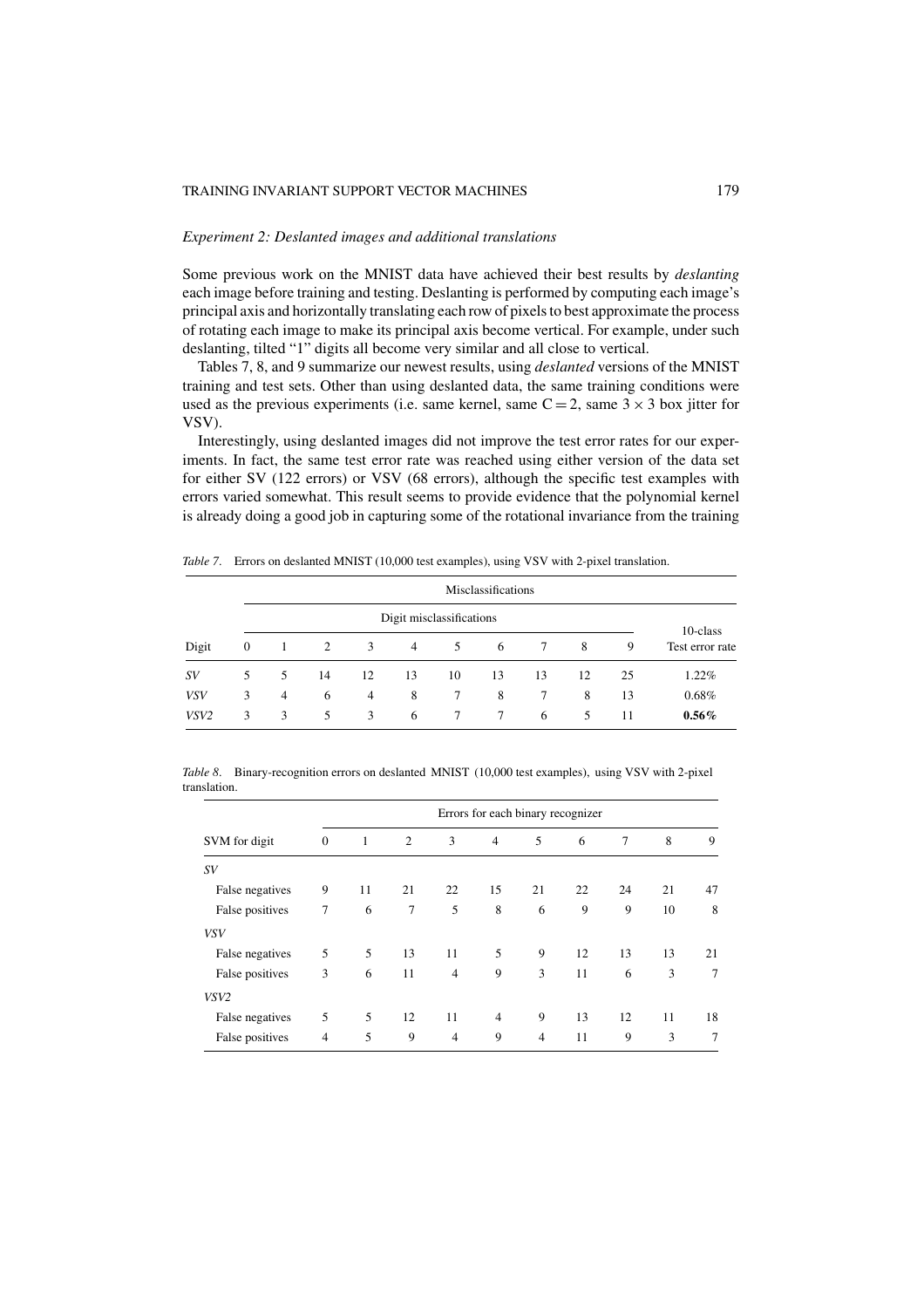|                    |          | Number of support vectors for each binary recognizer |       |       |                |       |       |       |       |       |  |  |  |
|--------------------|----------|------------------------------------------------------|-------|-------|----------------|-------|-------|-------|-------|-------|--|--|--|
| Digit              | $\theta$ | 1                                                    | 2     | 3     | $\overline{4}$ | 5     | 6     | 7     | 8     | 9     |  |  |  |
| SV                 | 1859     | 1057                                                 | 3186  | 3315  | 2989           | 3311  | 2039  | 2674  | 3614  | 3565  |  |  |  |
| $0 < \alpha_i < C$ | 1758     | 927                                                  | 3023  | 3090  | 2830           | 3124  | 1934  | 2475  | 3301  | 3202  |  |  |  |
| $\alpha_i = C$     | 101      | 130                                                  | 163   | 225   | 159            | 187   | 105   | 199   | 313   | 363   |  |  |  |
| <b>VSV</b>         | 8041     | 4534                                                 | 13462 | 13628 | 12115          | 13395 | 8558  | 11731 | 15727 | 16341 |  |  |  |
| $0 < \alpha_i < C$ | 7619     | 3762                                                 | 12837 | 12609 | 11146          | 12584 | 8031  | 10538 | 14181 | 14332 |  |  |  |
| $\alpha_i = C$     | 422      | 772                                                  | 625   | 1019  | 969            | 811   | 527   | 1193  | 1546  | 2009  |  |  |  |
| VSV <sub>2</sub>   | 11305    | 6298                                                 | 18549 | 18680 | 16800          | 18550 | 11910 | 16489 | 21826 | 23003 |  |  |  |
| $0 < \alpha_i < C$ | 10650    | 5117                                                 | 17539 | 17141 | 15329          | 17294 | 11084 | 14645 | 19382 | 19898 |  |  |  |
| $\alpha_i = C$     | 655      | 1181                                                 | 1010  | 1539  | 1471           | 1256  | 826   | 1844  | 2444  | 3105  |  |  |  |

Table 9. Number of support vectors for deslanted MNIST (60,000 training examples), using VSV with 2-pixel translation.

set alone. Nevertheless, comparing Table 6 with 9 shows that deslanted data does lead to significantly fewer SVs and VSVs, with a particularly high percentage of reduction for digit "1" (as one might expect, since deslanted "1" digits are especially similar to each other).

To investigate whether further jitters would lead to even better results (or perhaps worse ones), we tried the VSV method using  $3 \times 3$  box jitter combined with four additional translations by 2-pixels (i.e. horizontally or vertically, but not both), using the same training conditions as the other experiments. Although this only enlarged the number of training examples by about 50% (from 9 to 13 per original SV), it require approximately 4 times more training time, due to the large number of VSVs that resulted.

The results of this experiment are labelled as "VSV2" in Tables 7, 8, and 9. Figure 5 shows the 56 misclassified test examples that resulted. It is interesting to note that the largest number of VSVs (23,003) is still only about a third of the size of the full (60,000) training set, despite the large number of translation jitters explored in this case.

Other distortions, such as scale, rotation, and line thickness, have all been reported to also help significantly in this domain. It seems clear from figure 5 that many of the remaining misclassifications are due to failure to fully account for such other invariances.

5.1.2. SMO jittering kernels experiments. Table 10 summarizes some initial experiments in comparing VSV and JSV methods on a small subset of the MNIST training set. Specifically, 200 "3" digit examples and 200 "8" digit examples from the training set and all 1984 "3" and "8" digits from the 10,000 example test set. We have not yet run more conclusion comparisons using the entire data set. We again used a polynomial kernel of degree 9.

These experiments illustrate typical relative behaviors, such as the JSV test times being much faster than the worst case (of J times slower than VSV test times), even though JSV must jitter at test time, due to JSV having many fewer final SVs than for VSV. Furthermore, both JSV and VSV typically beat standard SVMs (i.e. no invariance). They also both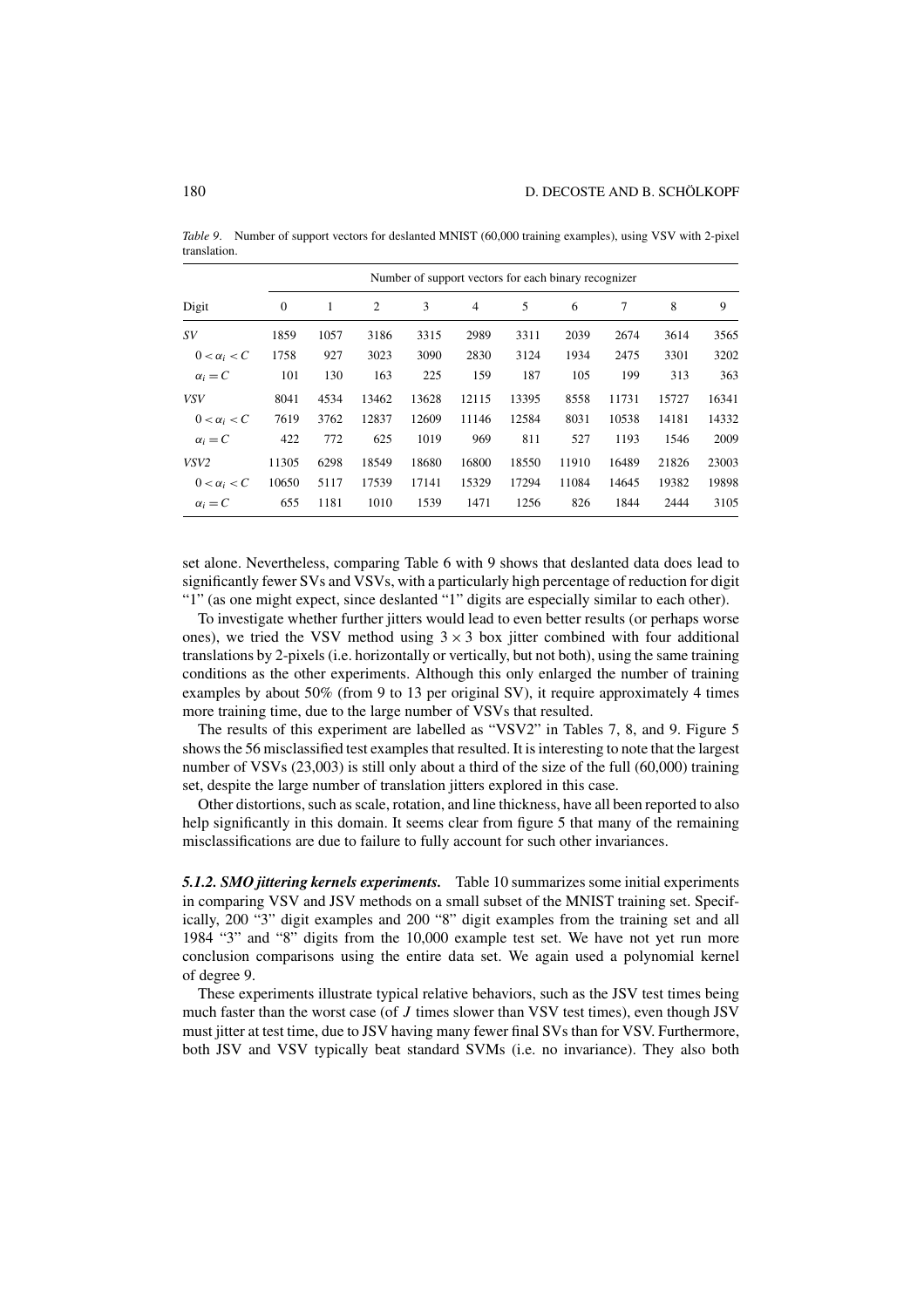

Figure 5. The 56 errors for deslanted 10,000 MNIST test data (VSV2). The number in the lower-left corner of each image box indicates the test example number (1 thru 10,000). The first number in the upper-right corner indicates the predicted digit label and the second indicates the true label.

typically beat *query jitter* as well, in which the test examples are jittered inside the kernels during SVM output computations. Query jitter effectively uses jittering kernels at test time, even though the SVM was not specifically trained for a jittering kernel. We tested that case simply as a control in such experiments, to verify that training the SVM with the actual jittering kernel used at test time is indeed important.

Relative test errors between VSV and JSV vary—sometimes VSV is substantially better (as in the  $5 \times 5$  box jitter example) and sometime it is somewhat worse. Although our results to date are preliminary, it does seem that VSV methods are substantially more robust than JSV ones, in terms of variance in generalization errors.

# 5.2. NASA volcanoe recognition

We are currently applying these invariance approaches to several difficult NASA object detection tasks. In particular, we are focusing on improving known results in volcanoe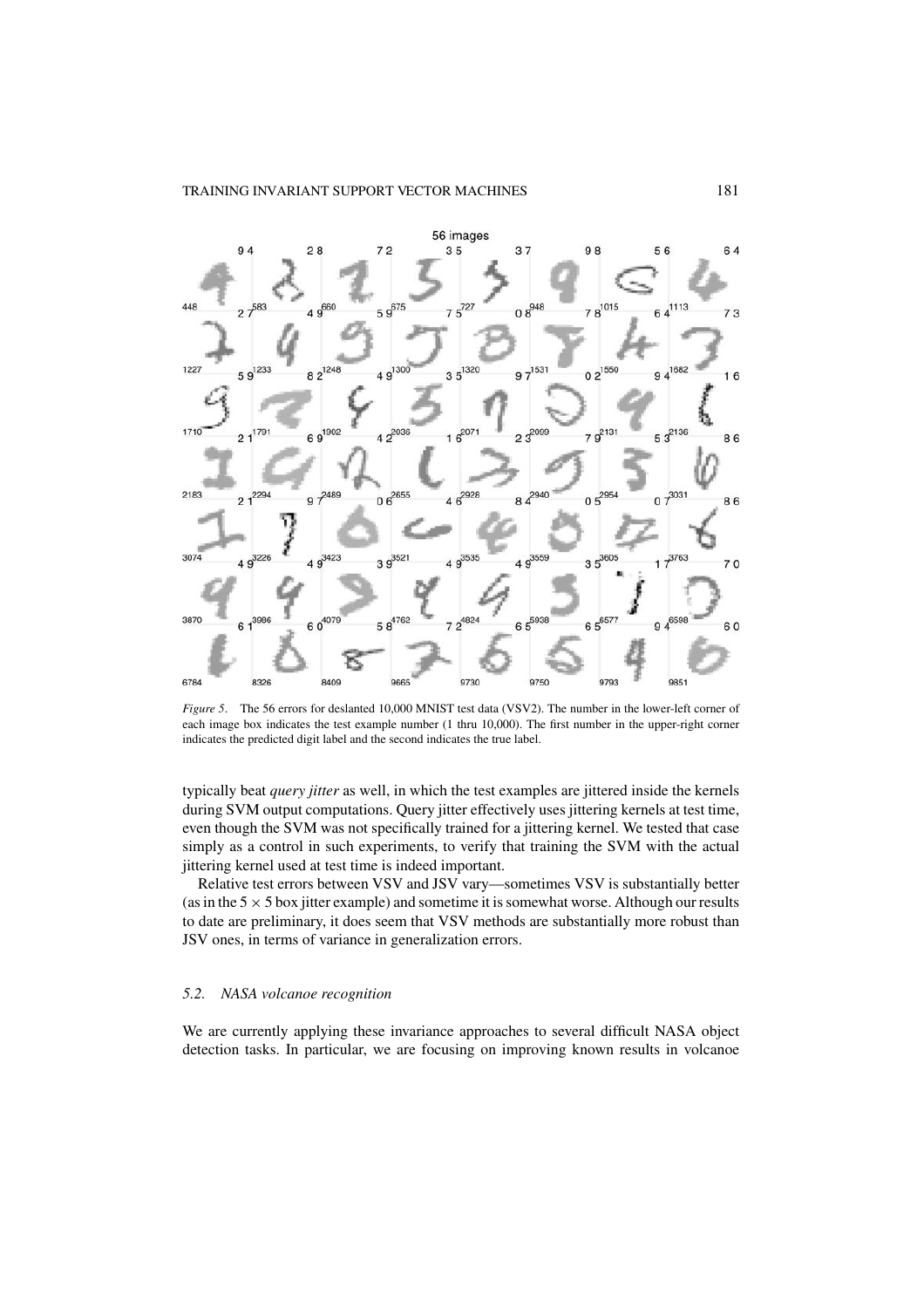| Method      | Test errors                   | SV/N      | Task                                                                              | Time (secs) |
|-------------|-------------------------------|-----------|-----------------------------------------------------------------------------------|-------------|
|             | Using $3 \times 3$ box jitter |           |                                                                                   |             |
| Base        |                               | 207/400   | train                                                                             | 2.3         |
|             | 61/1984                       |           | test                                                                              | 11.0        |
|             | 50/1984                       |           | query jitter test                                                                 | 119.4       |
| <b>VSV</b>  |                               | 1050/1863 | train                                                                             | 51.7        |
|             | 34/1984                       |           | test                                                                              | 60.5        |
| JSV         |                               | 171/400   | train                                                                             | 18.8        |
|             | 30/1984                       |           | test                                                                              | 98.6        |
|             |                               |           | Using $5 \times 5$ box jitter and deslant preprocessing (principal axis vertical) |             |
| <b>Base</b> |                               | 179/400   | train                                                                             | 1.8         |
|             | 33/1984                       |           | test                                                                              | 9.9         |
|             | 50/1984                       |           | query jitter test                                                                 | 480.5       |
| <b>VSV</b>  |                               | 2411/4475 | train                                                                             | 385.0       |
|             | 8/1984                        |           | test                                                                              | >400        |
| <b>JSV</b>  |                               | 151/400   | train                                                                             | 31.7        |
|             | 28/1984                       |           | test                                                                              | 396.0       |

Table 10. "3 vs 8" results for MNIST (all 1984 test examples, first 200 3's and 200 8's from training set).

detection (Burl et al., 1998) and in enabling useful initial results for a crater detection application (Burl, 2001). These NASA applications have in fact motivated much of our recent work on efficient training of invariant SVMs.

In this section we present some preliminary results on a subset of the NASA volcanoe data, specifically that which is currently publicly available (the UCI KDD Archive "volcanoes" data (Burl, 2000)). Figure 6 shows some examples from this data set. As described in Burl et al. (1998), all examples were determined from a focus of attention (FOA) matched filter that was designed to quickly scan large images and select 15-pixel-by-15-pixel subimages with relatively high false alarm rates but low miss rates (about 20:1).

The previous best overall results on this data were achieved using a quadratic classifier, modeling the two classes with one Gaussian for each class (Burl et al., 1998). To overcome the high dimensionality of the 225-pixel example vectors, PCA was performed to find the six principal axes of only the positive examples and then all examples were projected to those axes. Mean and covariance matrices were computed over those six dimensions for each class.

Figures 7 and 8 compare  $ROC^{10}$  curves for our initial SVMs (without any explicit invariance) versus the best previous Gaussian models.<sup>11</sup> There are five experiments, varying from homogeneous collections of volcanoes from the same regions of Venus to heterogeneous collections of examples from across the planet, with various k-fold partitionings into training and test sets for each experiment. The ROC curves represent the leave-out-fold cross-validation performances for each experiment.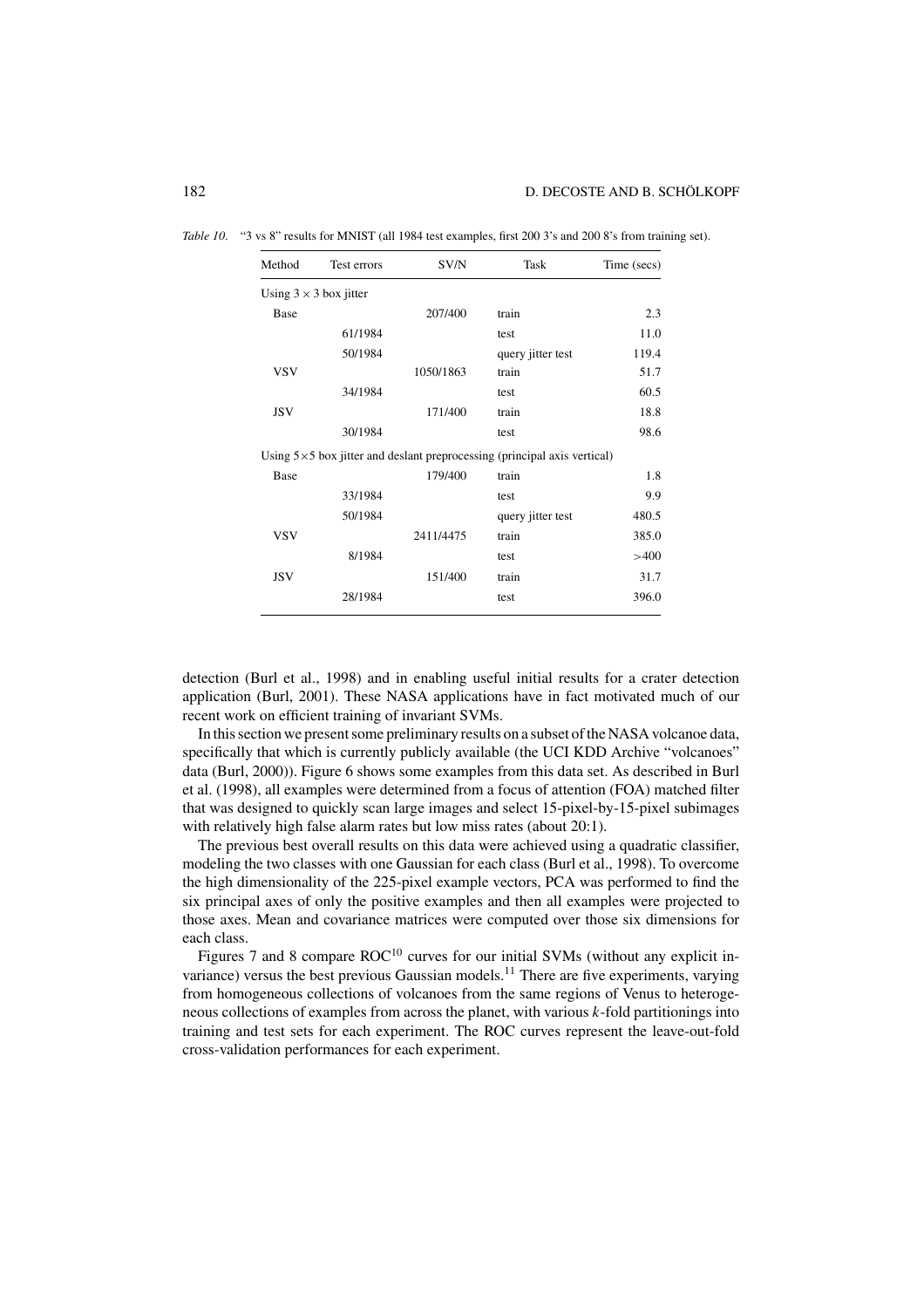

Figure 6. First 25 positive (left) and first 25 negative (right) test examples of volcanoe data set  $HOM4$  (partition A1) (Burl, 2000).

The number of example images vary from thousands to tens of thousands across the five experiments. Due to the much greater number of negative examples than positive examples in each experiment (by factors ranging from 10 to 20), we trained SVMs used  $SVM<sup>light</sup>$ , employing its implemented ability to use two regularization parameters,  $C^-$  and  $C^+$ , instead of a single C. That was done to reflect the importance of a high detection rate despite the relatively scarcity of positive training examples. Specifically, we used  $C^- = 1$ and  $C^+ = 3C^-$  and the polynomial kernel  $K(u, v) \equiv \frac{1}{512}(u \cdot v + 1)^9$ , based solely on some manual tuning on data set HOM4 (experiment A). Burl et al. (1998) similarly used HOM4 to determine settings for the remaining four experiments. It is interesting to note that HOM4 is the only one of the experiments for which our (SVM) results seem to be very similar to theirs. We also adopted the same normalization (of the 8-bit pixel values) used in their original experiments, namely so that the mean pixel value of each example image is 0 and the standard deviation is 1.

To extract ROC curves from each trained SVM, we added a sliding offset value to the SVM output, with an offset of 0 giving the trained response. Interesting, our SVMs beat the previous best (Gaussian) model for each of the five experiments when offset  $= 0$ , i.e. at the operating point for which the SVM was specifically trained. This suggests that the SVM-derived ROC curves might be even higher overall if a SVM was explicitly trained for multiple operating points, instead of just one. It is also interesting that the SVM approach does well without the sort of feature extraction effort (i.e. PCA) that the previous work had required. One disadvantage of our SVM approach was that training time for all five experiments was somewhat slower—about 15 minutes, versus 3 minutes for the Gaussian model, on the same machine (a 450 Mhz Sun Ultra60).

This NASA volcanoe detection problem is somewhat challenging for VSV techniques to make further progress, since many potential invariances have already been normalized away. For example, the Sun light source is from the same angle and intensity for each example considered, so rotation transformations would not be useful. Furthermore, the focus of attention mechanism already centers each volcanoe example quite well. Nevertheless, the volcanoe examples (e.g. figure 6) do indicate some slight variance in the location of the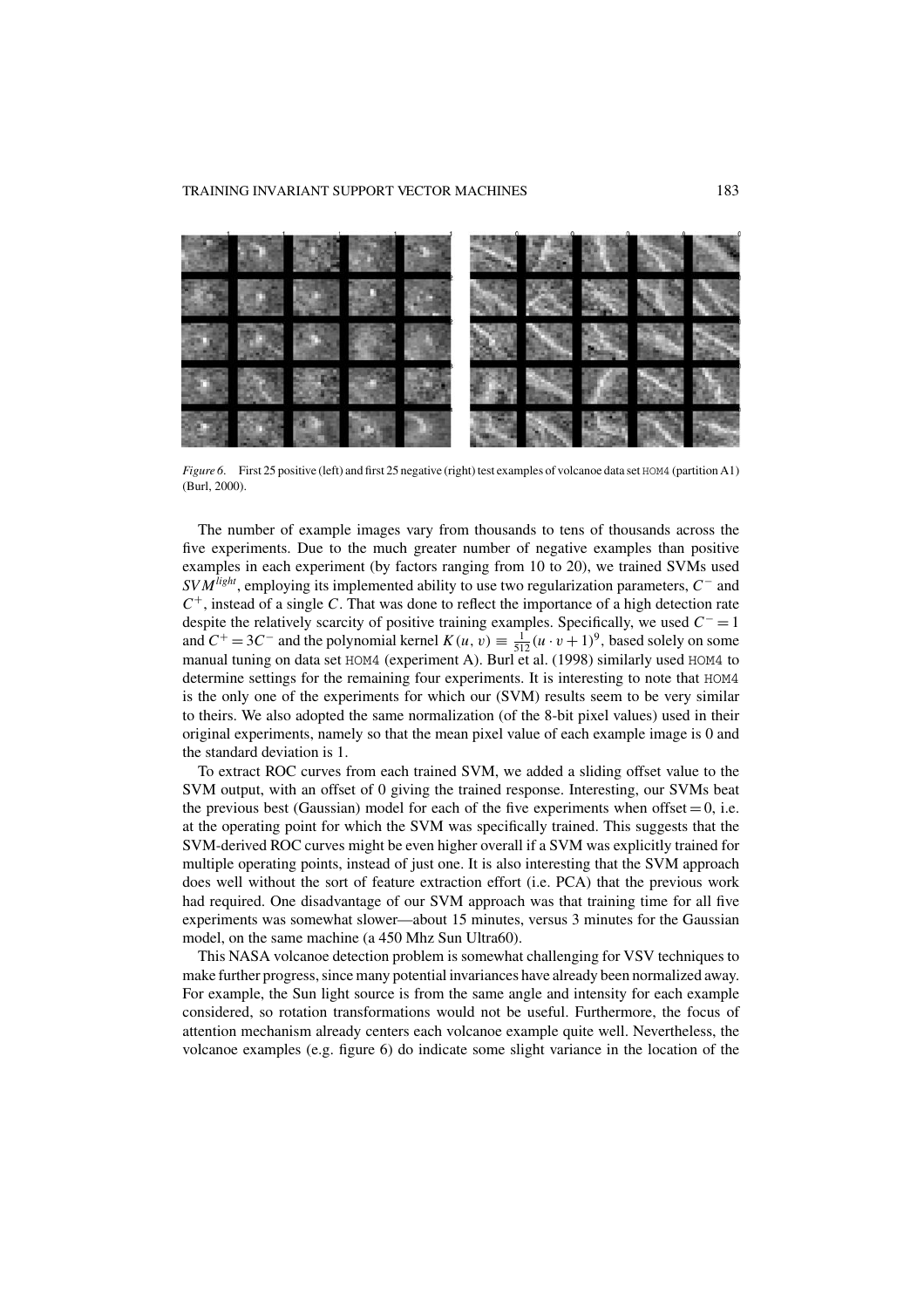

Figure 7. ROC curves for the first four experiments described by Burl et al. (1998). The solid curve is the ROC for our SVM and the dashed curve is the ROC for the best two-Gaussian model from Burl et al. (1998). The mark <sup>\*\*\*</sup> on the SVM curve indicates the operating point of the trained SVM (i.e. offset = 0). The dashed line near the top of each plot box indicates the best performance possible, which is less than a detection rate of 1.0 due to the focus of attention mechanism having a non-zero miss rate.

characteristic bright middle of each volcanoe, so we have been investigating whether VSV translations can still help.

Due to the relatively large number of negative examples, we first explored whether performing VSV transformations only on the positive examples might suffice. This was inspired by the previous work succeeding with PCA limited to capturing the variance only in the positive examples. Furthermore, it seemed possible that the large set of negative examples might already contain considerable translation variation. However, we found that this lead to significantly worse performance than using no VSV. The standard VSV approach of transforming both negative and positive SVs indeed seems critical, perhaps because otherwise the new positive instances have free reign to claim large areas of kernel feature space for which it (incorrectly) appears negative instances would not occur.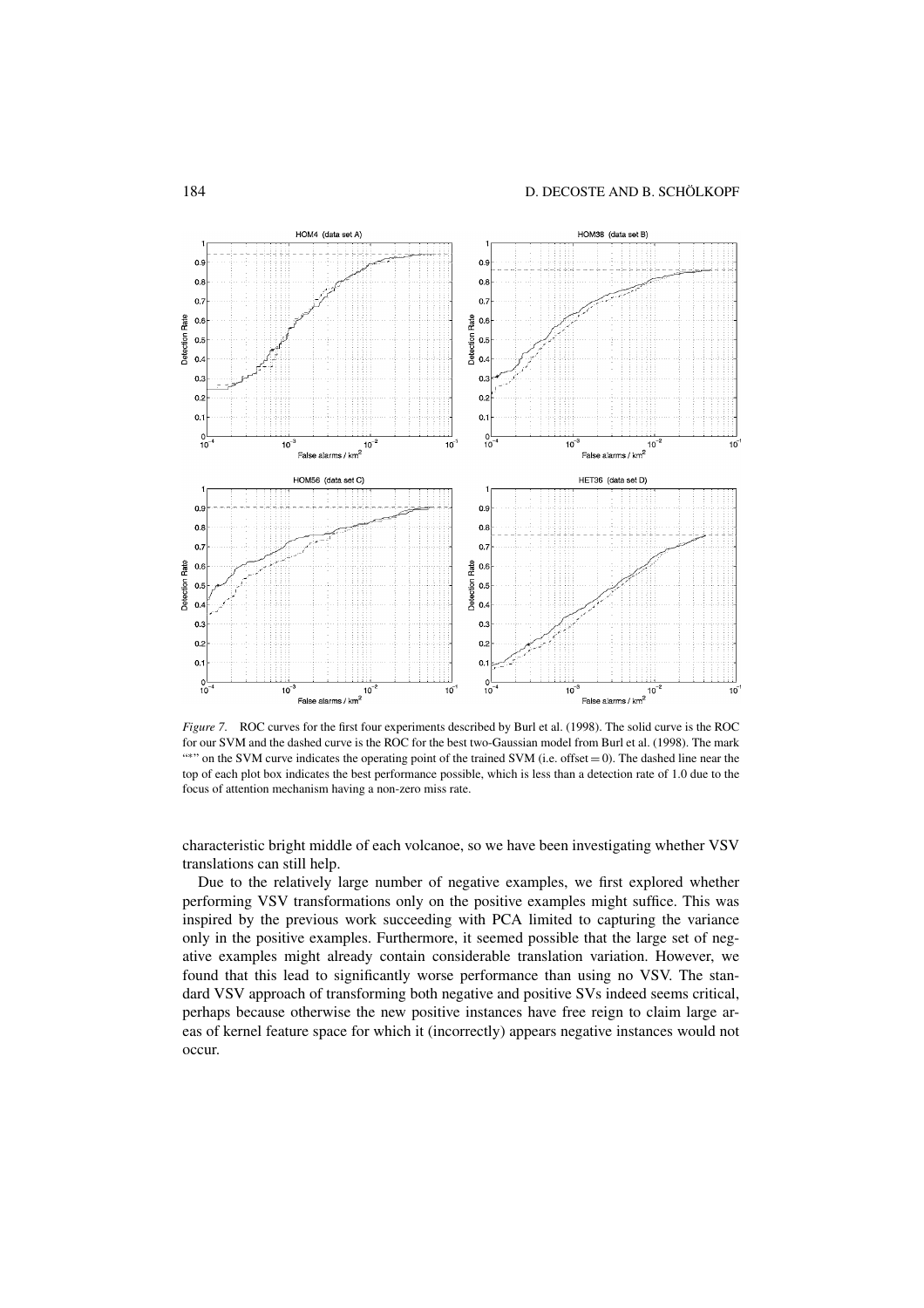

Figure 8. ROC curves for the fifth experiment (as in figure 7).

Figure 9 shows a comparison of ROC curvesfor a baseline SVM and its VSV SVM, using four 1-pixel translations (horizontal or vertical) for all SVs of the baseline SVM and the same training conditions as above. However, unlike for the MNIST domain, in this domain replacing a pixel which moves away from an edge is not as simple as shifting in a constant background (e.g. zero) pixel. For simplicity, we first tried replicating the shifted row (or column), but found this did not work well, presumably because this conflicted with the higher-order correlations modeled by the nonlinear kernel. So, instead for each image we did the following: (1) apply the translation to each raw 8-bit-pixel image (without concern for shift-in values), (2) shrink from 15-by-15 to 13-by-13 images (i.e. ignore the borders), (3) normalize each  $13 \times 13$  example. This shrinking was done for the baseline SVM as well, which apparently did not influence the ROC curve significantly (as comparison of HOM4 in figures 7 and 9 indicates).

Histograms of the SVM outputs suggest that a key reason for the overall improvements in the ROC curve for the VSV SVM is that it is significantly more confident in its outputs (e.g. they are much larger in magnitude), especially for negative examples.

For comparison, we have also tried translating all examples (not just SVs). As in earlier work, we found the results to be essentially identical, although much slower to train.

Our work with VSV on the volcanoe data is still preliminary, so we are still focussing on the HOM4 data and remaining blind to VSV performance on the others. To date we have observed that VSV does not seem to hurt overall ROC performance, as long as the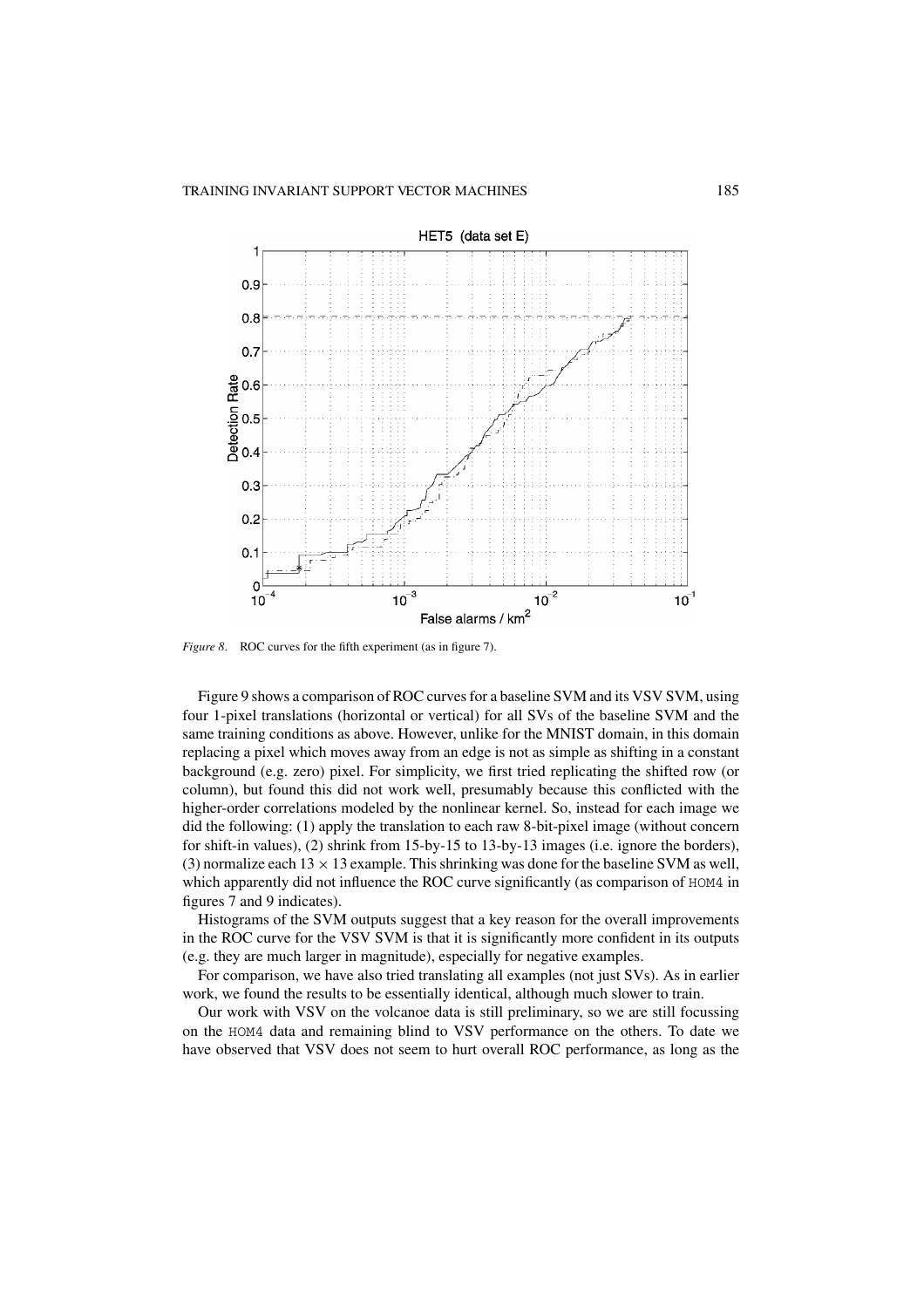

Figure 9. Dashed ROC curve is from baseline SVM (mark "x"shows threshold = 0 operating point). Solid ROC curve is from SVM including VSV with four 1-pixel translations (mark "∗" shows threshold = 0 operating point).

above warnings are heeded, and sometimes helps. We suspect that with significant further work (e.g. employing scale transforms, starting with larger 17-by-17 images to shrink after translations, using more comprehensive model selection, etc.) significantly better results can still be achieved in this domain.

# 6. Conclusion

This paper has described a variety of methods for incorporating prior knowledge about invariances into SVMs. In experimental work, we have demonstrated that these techniques allow state-of-the-art performance, both in terms of generalization error and in terms of SVM training time.

As mentioned throughout this paper, there are several promising lines of future work. These include experiments with a wider assortment of distortions (e.g. rotations, scale, line thickness) and across multiple domains (e.g. further NASA space applications, in addition to the traditional digit recognition tasks).

An interesting issue is under what conditions applying additional distortions to training data leads to significantly worse test errors, even when using careful cross-validation during training. One would expect that obviously-excessive distortions, such as rotating "6" digits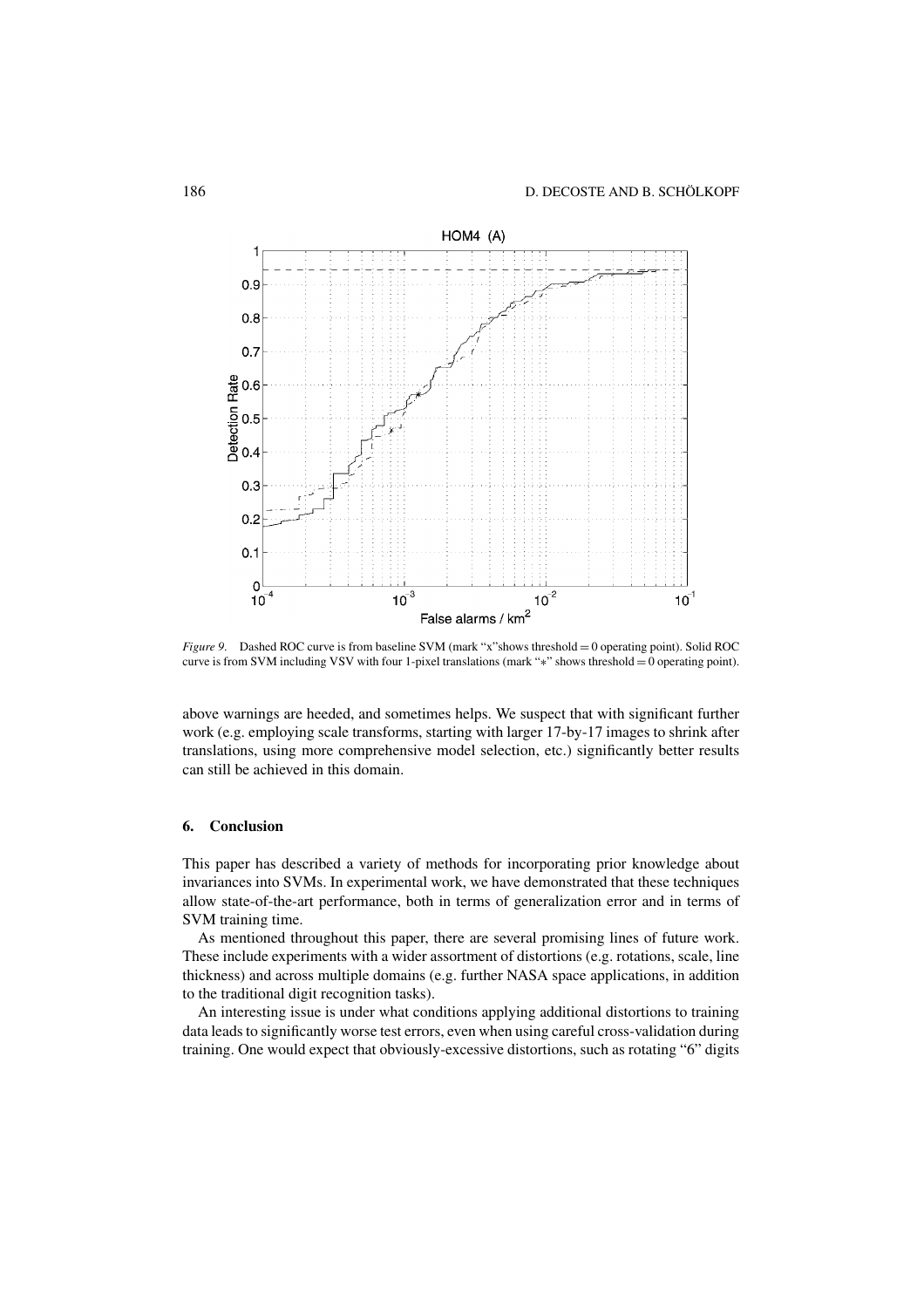so far as to confuse them with "9" digits, would be easily detected as counter-productive during such cross-validations. Thus, an open issue is to what extent distortions reflecting known invariances can be safely applied during training whenever computationally feasible and to what extent their use makes controlling generalization error more difficult.

Given our demonstrated success in training invariant SVMs that generalize very well, a key issue for future work is in lowering their test time costs. For example, the best neural networks (e.g. (LeCun et al., 1998)) still appear to be much faster at test time than our best SVMs, due to the large number of (virtual) support examples that are each compared to each test example during kernel computations. Further work in reducing the number of such comparisons per test example (with minimal increase in test errors), perhaps along the lines of reduced sets (Burges & Schölkopf, 1997), would seem particularly useful at this point.

## Acknowledgments

Thanksto Chris Burges, Michael C. Burl, Olivier Chapelle, Sebastian Mika, Patrice Simard, Alex Smola, and Vladimir Vapnik for useful discussions.

Parts of this research were carried out by the Jet Propulsion Laboratory, California Institute of Technology, under contract with the National Aeronautics and Space Administration.

### **Notes**

- 1. The reader who is not familiar with this concept may think of it as a group of transformations where each element is labelled by a set of continuously variable parameters, cf. also (Simard et al., 1992; Simard, LeCun, & Denker, 1993). Such a group may be considered also to be a manifold, where the parameters are the coordinates. For Lie groups, it is required that all group operations are smooth maps. It follows that one can, for instance, compute derivatives with respect to the parameters. Examples of Lie groups are the translation group, the rotation group, or the Lorentz group; for details, see e.g. (Crampin & Pirani, 1986).
- 2. We think that this is because that study focused on the linear case. The nonlinear case has recently been studied by Chapelle and Schölkopf (2000).
- 3. Clearly, the scheme can be iterated; however, care has to exercised, since the iteration of local invariances would lead to global ones which are not always desirable—cf. the example of a '6' rotating into a '9' (Simard, LeCun, & Denker, 1993).
- 4. For example, figure 4 shows some jittered forms of a particular example of digit "5".
- 5. This corresponds to Euclidian distance in the feature space corresponding to the kernel, using the definition of the two-norm:

$$
||Z_i - Z_j||^2 = (Z_i \cdot Z_i) - 2(Z_i \cdot Z_j) + (Z_j \cdot Z_j).
$$

- 6. Incidentally, this is why we expect, for large-scale problems, that JSV approaches may be able to effectively amortize away much of their extra jittering kernel costs (J times slower than VSV's standard kernels). That is, the JSV working set will be J times smaller than for the corresponding VSV, and thus might reuse a limited cache more effectively.
- 7. We did, however, make a comparison for a subset of the MNIST database, utilizing only the first 5000 training example. There, a degree 5 polynomial classifier was improved from 3.8% to 2.5% error by the Virtual SV method, with an increase of the average SV set sizes from 324 to 823. By generating Virtual examples from the full training set, and retraining on these, we obtained a system which had slightly more SVs (939), but an unchanged error rate.
- 8. Note this study was done before VSV systems with higher accuracy were obtained.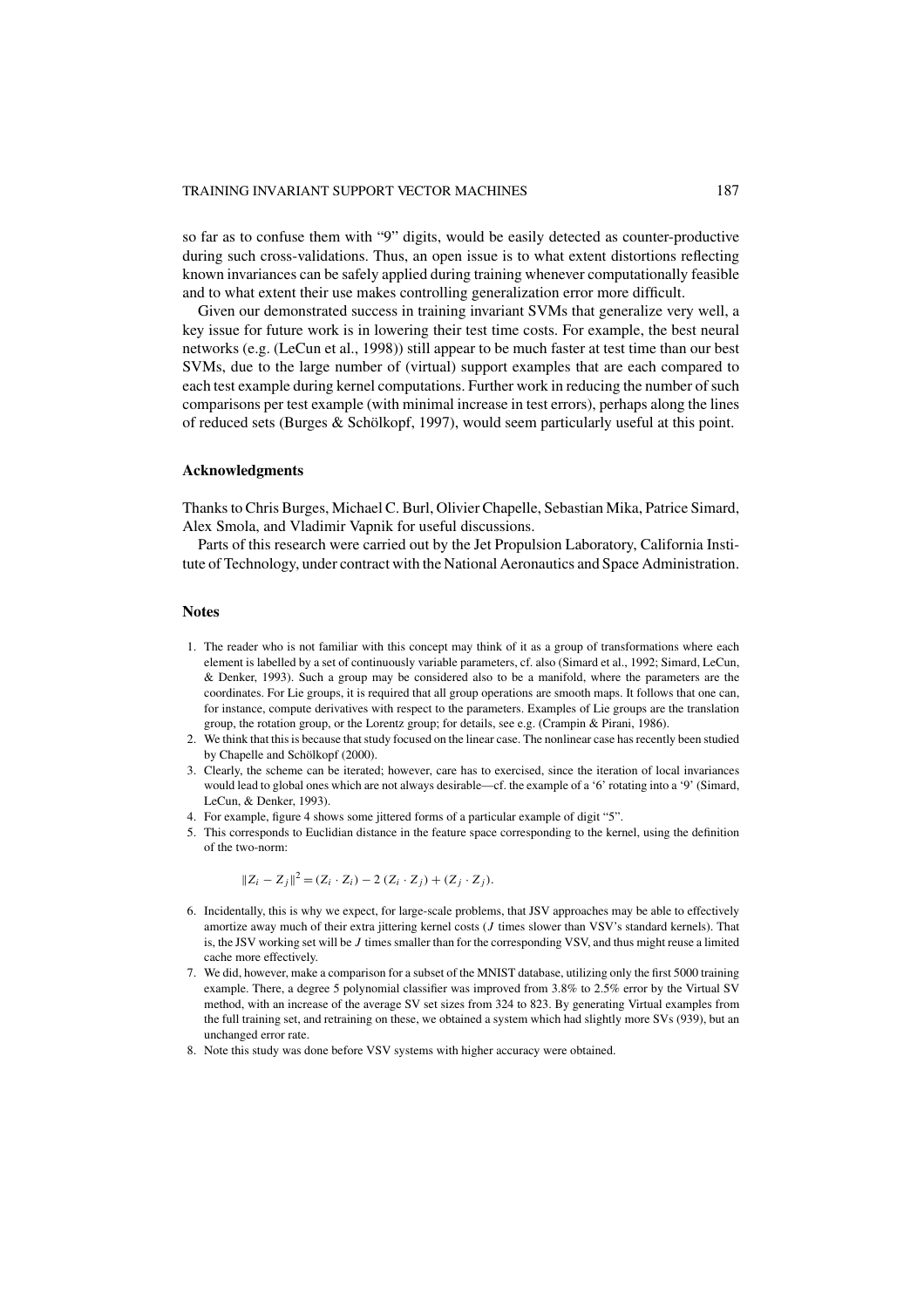#### 188 D. DECOSTE AND B. SCHÖLKOPF

- 9. The difference in CPU's (i.e. our Sparc Ultra-II 450 Mhz versus Platt's Intel Pentium II 266 Mhz) seems not as significant as one might imagine. Experiments on both CPU's indicate that the Sparc is effectively only 50% faster than the Pentium in dot-product computations, which dominate the training time in our experiments.
- 10. As in Burl et al. (1998), these are actually FROC (Free-response ROC) curves, showing probability of detection versus the number of false alarms per unit area.
- 11. The volcanoe data from the UCI KDD Archive (Burl. 2000) are slightly different from the data used in Burl et al. (1998), due to recent changes in their FOA mechanism. The author of those experiments (Burl) reran them for us, so that all our ROC plots here involve the same data. This accounts for our slight differences from the ROC curves shown in Burl et al. (1998).

### References

- Baird, H. (1990). Document image defect models. In Proceedings, IAPR Workshop on Syntactic and Structural Pattern Recognition (pp. 38–46). Murray Hill, NJ.
- Boser, B. E., Guyon, I. M., & Vapnik, V. N. (1992). A training algorithm for optimal margin classifiers. In D. Haussler, (Ed.), Proceedings of the 5th Annual ACM Workshop on Computational Learning Theory (pp. 144–152). Pittsburgh, PA: ACM Press.
- Bottou, L. & Vapnik, V. N. (1992). Local learning algorithms. Neural Computation, 4:6, 888–900.
- Bromley, J. & Säckinger, E. (1991). Neural-network and k-nearest-neighbor classifiers. Technical Report 11359-910819-16TM, AT&T.
- Burges, C. J. C. (1999). Geometry and invariance in kernel based methods. In B. Schölkopf, C. J. C. Burges, & A. J. Smola (Eds.). Advances in kernel methods—support vector learning (pp. 89–116). Cambridge, MA: MIT Press.
- Burges, C.J. C. & Schölkopf, B. (1997). Improving the accuracy and speed of support vector learning machines. In M. Mozer, M.Jordan, & T. Petsche, (Eds.). Advancesin neural information processing systems 9 (pp. 375–381). Cambridge, MA: MIT Press.
- Burl, M. C. (2000). NASA volcanoe data set at UCI KDD Archive. (See http:/kdd.ics.uci.edu/databases/ volcanoes/volcanoes.html).
- Burl, M. C. (2001). Mining large image collections: Architecture and algorithms. In R. Grossman, C. Kamath, V. Kumar, & R. Namburu (Eds.). Data mining for scientific and engineering applications. Series in Massive Computing. Cambridge, MA: Kluwer Academic Publishers.
- Burl, M. C., Asker, L., Smyth, P., Fayyad, U., Perona, P., Crumpler, L., & Aubele, J. (1998). Learning to recognize volcanoes on Venus. Machine Learning, 30, 165–194.
- Chapelle, O. & Schölkopf, B. (2000). Incorporating invariances in nonlinear SVMs. Presented at the NIPS2000 workshop on Learning with Kernels.
- Cortes, C. & Vapnik, V. (1995). Support vector networks. Machine Learning, 20, 273–297.
- Crampin, M. & Pirani, F. A. E. (1986). Applicable differential geometry. Cambridge, UK: Cambridge University Press.
- DeCoste, D. & Burl, M. C. (2000). Distortion-invariant recognition via jittered queries. In Computer Vision and Pattern Recognition (CVPR-2000).
- DeCoste, D. & Wagstaff, K. (2000). Alpha seeding for support vector machines. In International Conference on Knowledge Discovery and Data Mining (KDD-2000).
- Drucker, H., Schapire, R., & Simard, P. (1993). Boosting performance in neural networks. International Journal of Pattern Recognition and Artificial Intelligence, 7:4, 705–719.
- Girosi, F. (1998). An equivalence between sparse approximation and support vector machines. Neural Computation, 10:6, 1455–1480.
- Haussler, D. (1999). Convolutional kernels on discrete structures. Technical Report UCSC-CRL-99-10, Computer Science Department, University of California at Santa Cruz.
- Jaakkola, T. S. & Haussler, D. (1999). Exploiting generative models in discriminative classifiers. In M. S. Kearns, S. A. Solla, & D. A. Cohn (Eds.). Advances in neural information processing systems 11. Cambridge, MA: MIT Press.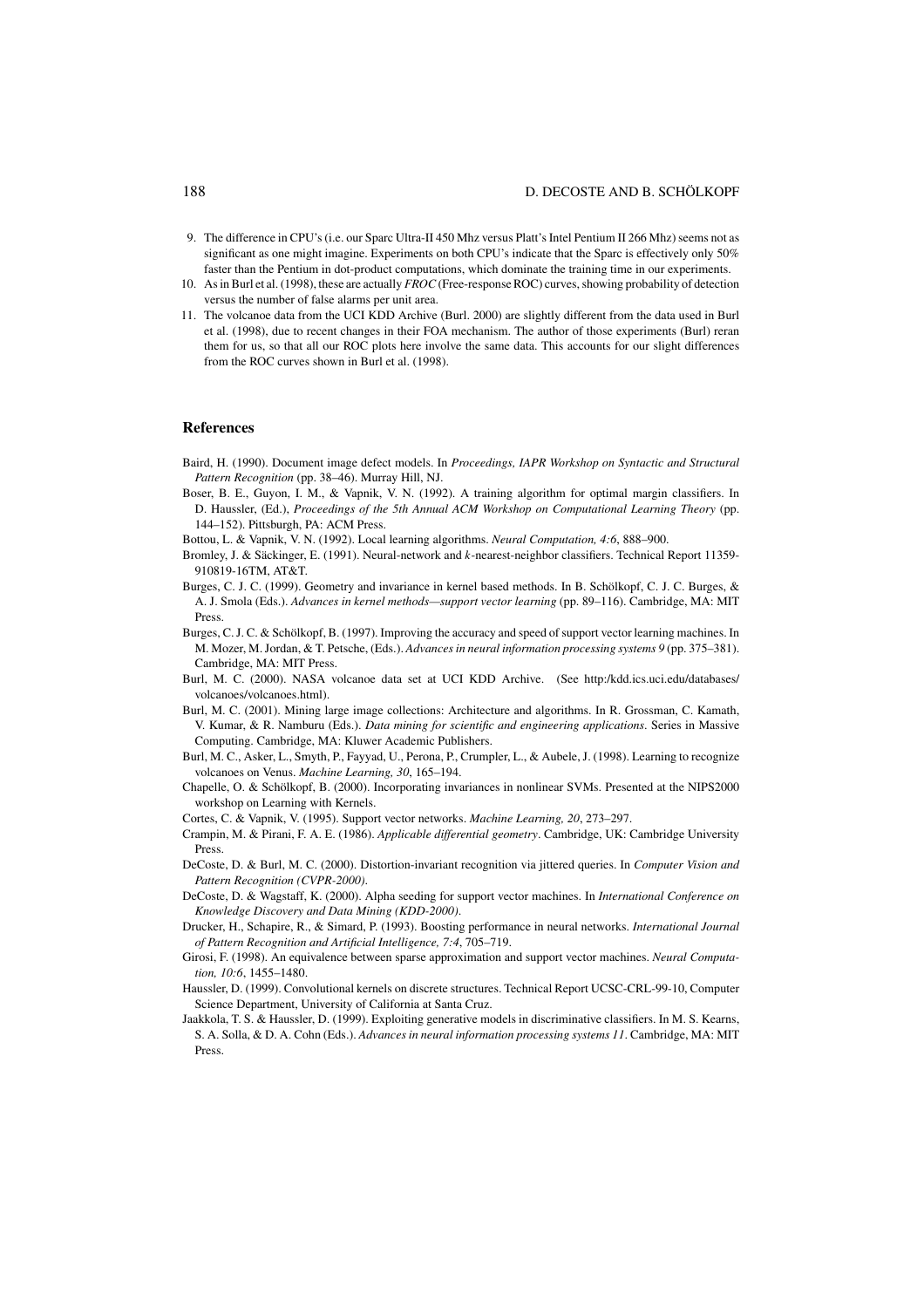#### TRAINING INVARIANT SUPPORT VECTOR MACHINES 189

- Joachims, T. (1999). Making large-scale support vector machine learning practical. In Advances in kernel methods: support vector machines (Schölkopf et al., 1999).
- Keerthi, S., Shevade, S., Bhattacharyya, C., & Murthy, K. (1999). Improvements to Platt's SMO algorithm for SVM classifier design. Technical Report CD-99-14, Dept. of Mechanical and Production Engineering, National University of Singapore.
- Kimeldorf, G. S. & Wahba, G. (1970). A correspondence between Bayesian estimation on stochastic processes and smoothing by splines. Annals of Mathematical Statistics, 41, 495–502.
- LeCun, Y., Boser, B., Denker, J. S., Henderson, D., Howard, R. E., Hubbard, W., & Jackel, L. J. (1989). Backpropagation applied to handwritten zip code recognition. Neural Computation, 1, 541–551.
- LeCun, Y., Bottou, L., Bengio, Y., & Haffner, P. (1998). Gradient-based learning applied to document recognition. Proceedings of the IEEE, 86, 2278–2324.
- LeCun, Y., Jackel, L. D., Bottou, L., Brunot, A., Cortes, C., Denker, J. S., Drucker, H., Guyon, I., Müller, U. A., Säckinger, E., Simard, P., & Vapnik, V. (1995). Comparison of learning algorithms for handwritten digit recognition. In F. Fogelman-Soulié, & P. Gallinari (Eds.). Proceedings ICANN'95—International Conference on Artificial Neural Networks vol. II, pp. 53–60). Nanterre, France: EC2.
- Oliver, N., Schölkopf, B., & Smola, A. J. (2000). Natural regularization in SVMs. In A. J. Smola, P. L. Bartlett, B. Schölkopf, & D. Schuurmans (Eds.). Advances in large margin classifiers (pp. 51-60). Cambridge, MA: MIT Press.
- Platt, J. (1999). Fast training of support vector machines using sequential minimal optimization. In B. Schölkopf, C. J. C. Burges, & A. J. Smola (Eds.). Advances in kernel methods—support vector learning (pp. 185–208). Cambridge, MA: MIT Press.
- Poggio, T. & Girosi, F. (1989). A theory of networks for approximation and learning. Technical Report AIM-1140, Artificial Intelligence Laboratory, Massachusetts Institute of Technology (MIT), Cambridge, Massachusetts.
- Poggio, T. & Vetter, T. (1992). Recognition and structure from one 2D model view: Observations on prototypes, object classes and symmetries. A.I. Memo No. 1347, Artificial Intelligence Laboratory, Massachusetts Institute of Technology.
- Schölkopf, B. (1997). Support vector learning. R. Oldenbourg Verlag, München. Doktorarbeit, TU Berlin. Download: http://www.kernel-machines.org.
- Schölkopf, B., Burges, C., & Smola, A. (1999). Advances in kernel methods: support vector machines. Cambridge, MA: MIT Press.
- Schölkopf, B., Burges, C., & Vapnik, V. (1995). Extracting support data for a given task. In U. M. Fayyad, & R. Uthurusamy (Eds.). In Proceedings, First International Conference on Knowledge Discovery & Data Mining, Menlo Park: AAAI Press.
- Schölkopf, B., Burges, C., & Vapnik, V. (1996). Incorporating invariances in support vector learning machines. In C. von der Malsburg, W. von Seelen, J. C. Vorbrüggen, & B. Sendhoff (Eds.). Artificial neural networks-ICANN'96 (pp. 47–52). Berlin: Springer. Lecture Notes in Computer Science (Vol. 1112).
- Schölkopf, B., Simard, P., Smola, A., & Vapnik, V. (1998a). Prior knowledge in support vector kernels. In M. Jordan, M. Kearns, & S. Solla (Eds.). Advances in neural information processing systems 10 (pp. 640–646). Cambridge, MA: MIT Press.
- Schölkopf, B., Smola, A., & Müller, K.-R. (1998b). Nonlinear component analysis as a kernel eigenvalue problem. Neural Computation, 10, 1299–1319.
- Simard, P., LeCun, Y., & Denker, J. (1993). Efficient pattern recognition using a new transformation distance. In S. J. Hanson, J. D. Cowan, & C. L. Giles (Eds.). Advances in neural information processing systems 5. Proceedings of the 1992 Conference (pp. 50–58). San Mateo, CA: Morgan Kaufmann.
- Simard, P., Victorri, B., LeCun, Y., & Denker, J. (1992). Tangent prop—a formalism for specifying selected invariances in an adaptive network. In J. E. Moody, S. J. Hanson, & R. P. Lippmann (Eds.). Advances in neural information processing systems 4, San Mateo, CA: Morgan Kaufmann.
- Smola, A., Schölkopf, B., & Müller, K.-R. (1998). The connection between regularization operators and support vector kernels. Neural Networks, 11, 637–649.
- Teow, L.-N. & Loe, K.-F. (2000). Handwritten digit recognition with a novel vision model that extracts linearly separable features. In *computer vision and pattern recognition* (CVPR-2000).
- Vapnik, V. (1995). The nature of statistical learning theory. NY: Springer.

Vapnik, V. (1998). Statistical learning theory. NY: Wiley.